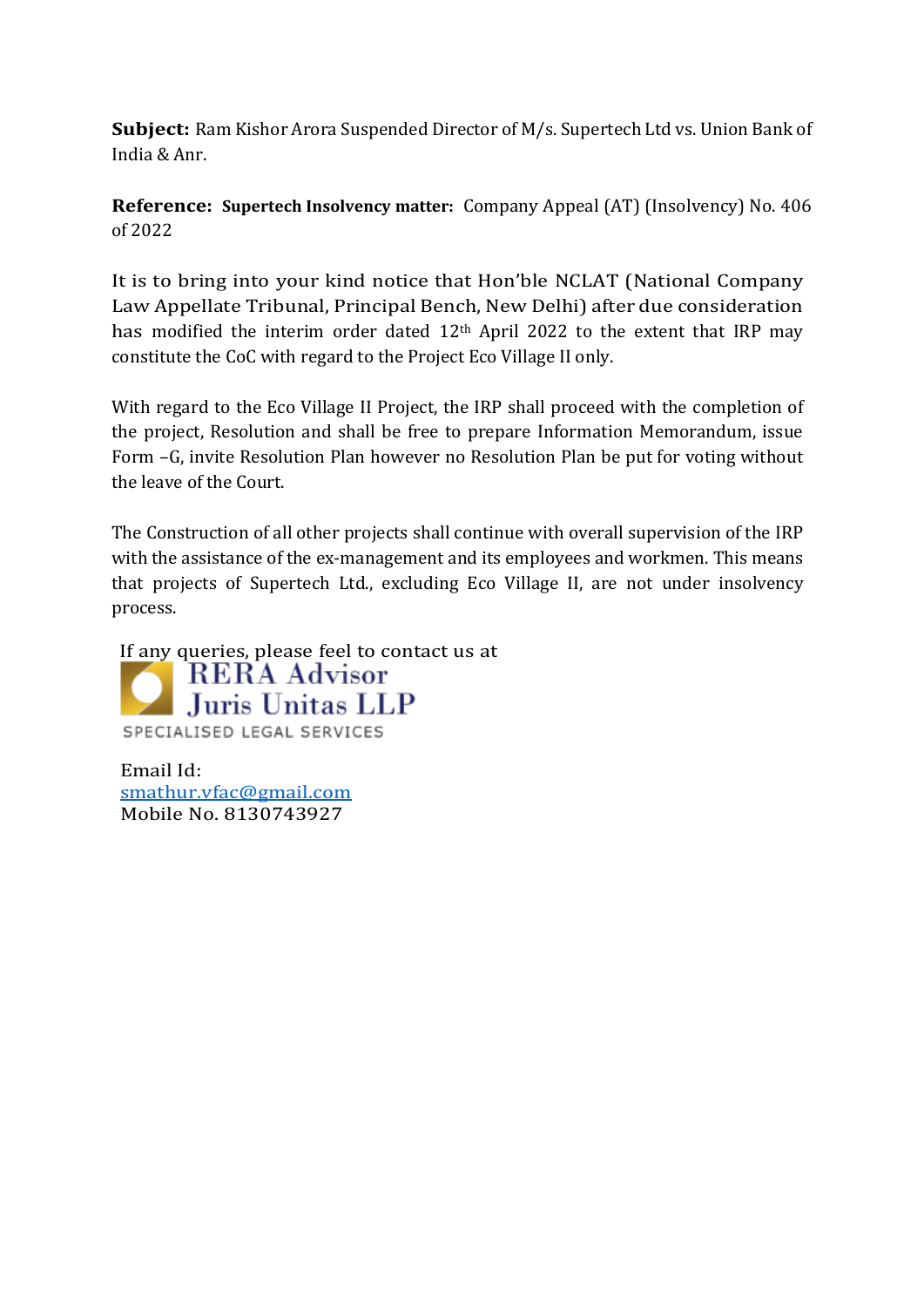# **NATIONAL COMPANY LAW APPELLATE TRIBUNAL PRINCIPAL BENCH, NEW DELHI**

## **Company Appeal (AT) (Insolvency) No. 406 of 2022**

### **IN THE MATTER OF:**

**Ram Kishor Arora Suspended Director of M/s. Supertech Ltd. …Appellant**

**Versus**

**Union Bank of India & Anr. …Respondents**

## **Present:**

| <b>For Appellant:</b>  | Mr. Arun Kathpalia, Sr. Advocate along with Mr.   |  |  |  |  |  |  |  |  |
|------------------------|---------------------------------------------------|--|--|--|--|--|--|--|--|
|                        | Siddharth Bhatli, Mr. Abhijeet Sinha, Ms. Lashita |  |  |  |  |  |  |  |  |
|                        | Dhingra & Mr. Kshitij Wadhwa, Advocates.          |  |  |  |  |  |  |  |  |
| <b>For Respondent:</b> | Mr. Alok Kumar, Ms. Somya Yadava, Mr. Manan       |  |  |  |  |  |  |  |  |
|                        | Gambhir, Mr. Nikhil Malhotra, Ms. Garima Soni &   |  |  |  |  |  |  |  |  |
|                        | Ms. Nandita Jha, for R-1.                         |  |  |  |  |  |  |  |  |
|                        | Mr. Bishwajity Dubey, Ms. Srideepa Bhattacharyya  |  |  |  |  |  |  |  |  |
|                        | & Ms. Neha Shivhare, for R-2/RP.                  |  |  |  |  |  |  |  |  |
|                        | Mr. Arvind Nayar, Sr. Advocate along with Mr.     |  |  |  |  |  |  |  |  |
|                        | Siddhant Kumar, for Intervenor.                   |  |  |  |  |  |  |  |  |
|                        | Mr. Ajay Bhargaa, Ms. Wamika Trehan & Ms.         |  |  |  |  |  |  |  |  |
|                        | Maithli Moondra, Intervenor for L&T Finance.      |  |  |  |  |  |  |  |  |
|                        | Mr. P. Nagesh& Mr. K. Datta, Sr. Advocates along  |  |  |  |  |  |  |  |  |
|                        | withMs. Kanika Sachdeva, Mr. Piyush Singh, Mr.    |  |  |  |  |  |  |  |  |
|                        | Aditya Parolia & Ms. Aditi Sinha, for Homebuyers. |  |  |  |  |  |  |  |  |
|                        | Mr. Sidhartha Barua & Mr. Danish Abbasi,          |  |  |  |  |  |  |  |  |
|                        | Intervenor for IDBI Bank, IA 1509 of 2022         |  |  |  |  |  |  |  |  |

### **ORDER**

# **Ashok Bhushan, J:**

**1.** This Appeal has been filed against the Order dated 25<sup>th</sup> March, 2022 passed by the Adjudicating Authority (National Company Law Tribunal, New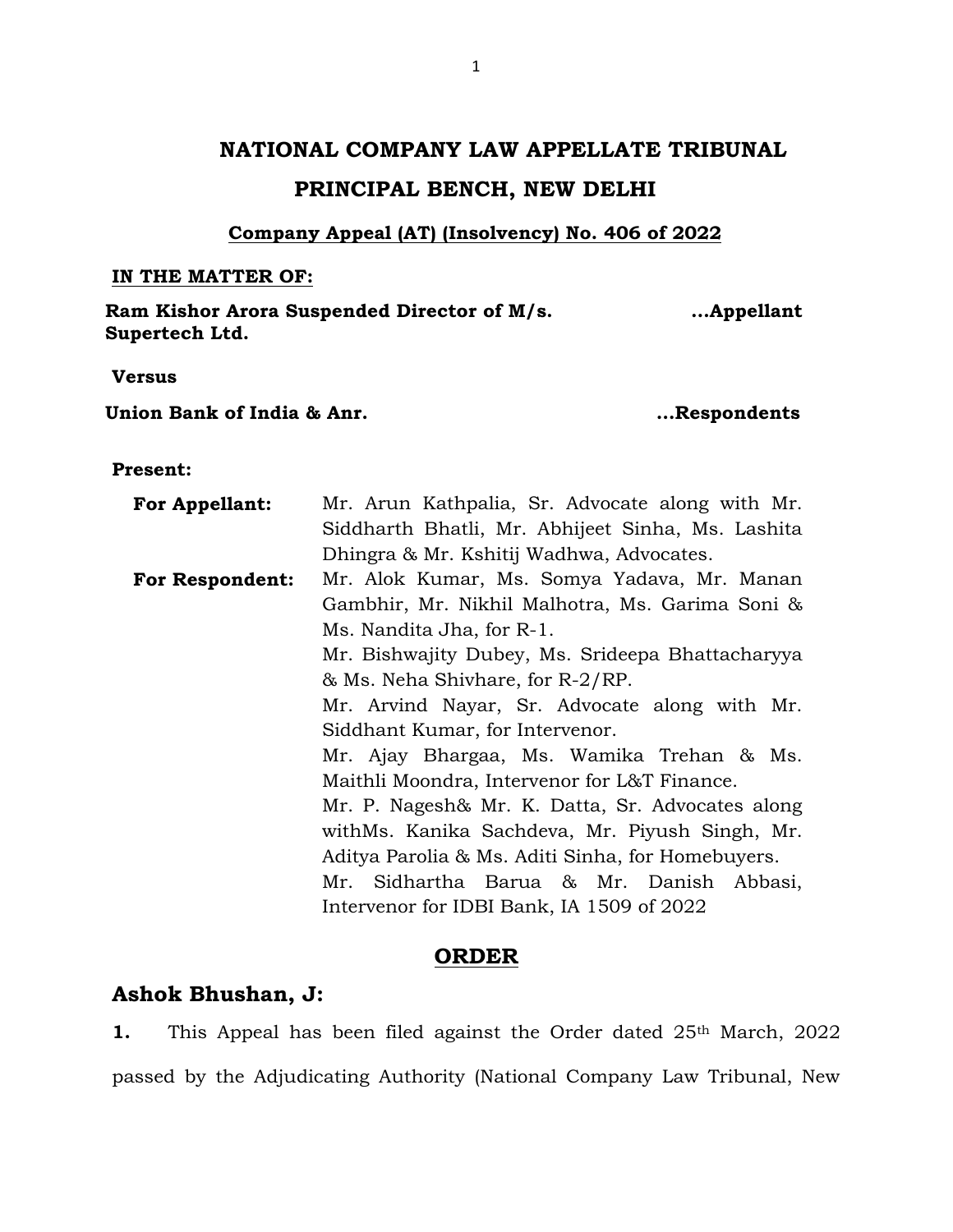Delhi, Court –VI) admitting the Application under Section 7 of the Insolvency and Bankruptcy Code, 2016 (hereinafter referred to as 'The Code') filed by Union Bank of India praying for initiation of the 'Corporate Insolvency Resolution Process' (hereinafter referred to as 'CIRP') against M/s. Supertech Limited-Corporate Debtor.

**2.** The Corporate Debtor is a 'Real Estate Company' engaged in construction of various projects in the National Capital Region (NCR). Union Bank of India vide its Sanction Letter dated 19.10.2013/16.12.2013 granted credit facilities of Rs. 150 Crores for the development of 'Eco Village II Project'. The Union Bank of India and Bank of Baroda agreed to extend second credit facilities of Rs. 200 Crores where total exposure of Union Bank of India was Rs. 100 Crores which was sanctioned by Letter dated 21.11.2015. Credit Facilities was secured by execution of mortgage and with corporate guarantees and personal guarantees. There being default on the part of the Corporate Debtor in repaying the loan, the Account was declared as 'Non-Performing Assets' (NPA) on 20th June, 2018. An application under Section 7 was filed by the Union Bank of India on 20th March, 2021 claiming total amount of Rs. 431,92,53,302/- as on 31st January, 2021 and interest thereon. The Adjudicating Authority vide the Impugned Order dated 25th March, 2022 admitted the Section 7 Application directing for initiation of 'CIRP'. Mr. Hitesh Goel was appointed as 'Interim Resolution Professional' (hereinafter referred to as 'IRP'). The Appellant, the suspended director of the Corporate Debtor has filed this Appeal challenging the Impugned Order. The Appeal was entertained on  $12<sup>th</sup>$  April, 2022, the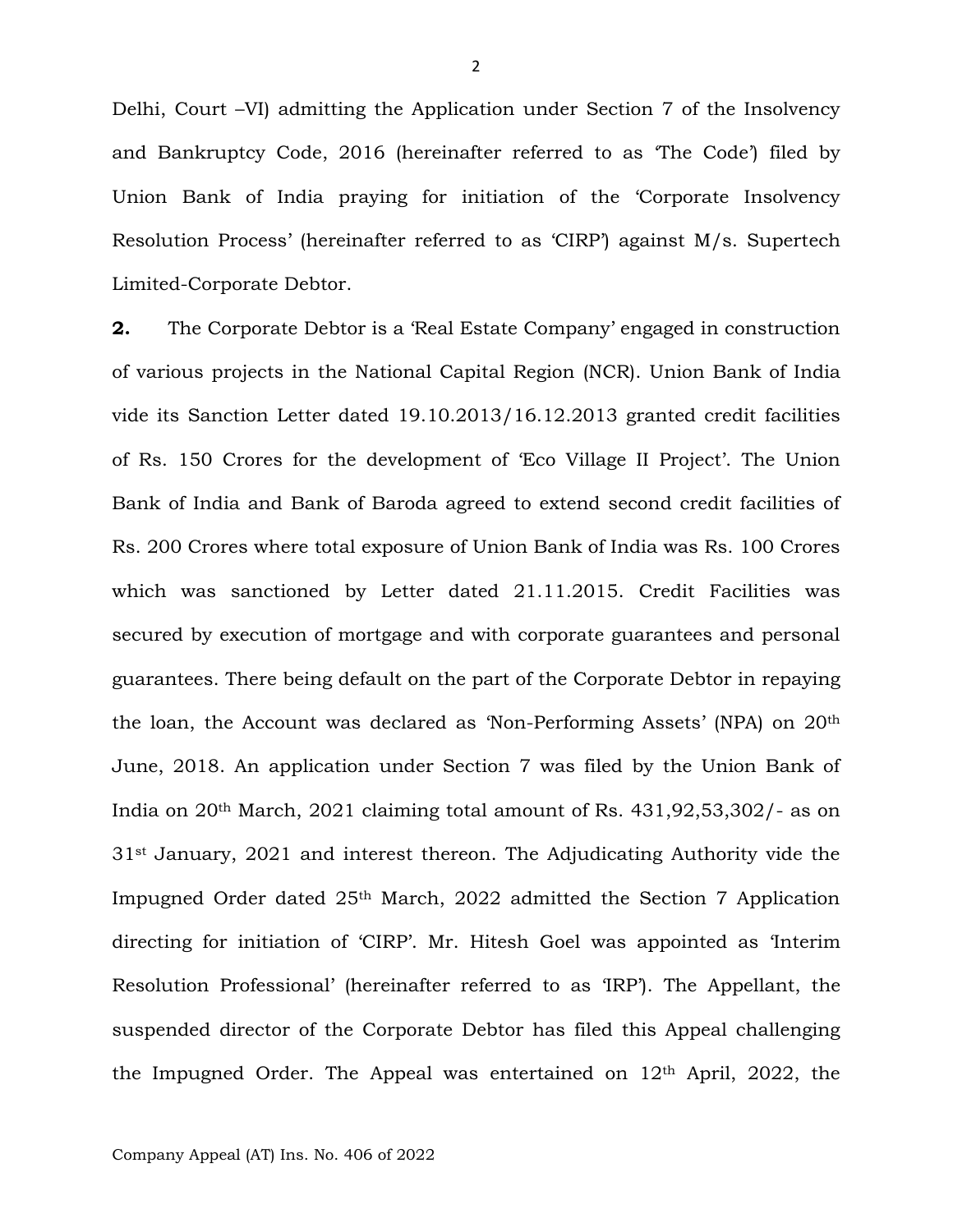Appellant requested time to enable the Appellant to approach the Bank and the Appeal was adjourned and direction was issued to the IRP not to constitute the 'Committee of Creditors' (CoC in short). The Appeal was taken up thereafter on several dates. On 17th May, 2022, it was submitted by Learned Counsel for the Appellant that Appellant has approached the Bank and has offered to make upfront payment of Rs. 10 Crores with 10 Crores on acceptance of OTS and 55 Crores for exclusive security however the Bank has asked to deposit Rs. 75 Crores as upfront to consider the OTS. Additional Affidavit was filed by the Bank as well as Appellant. This Court vide Order dated 25.05.2022 directed the IRP to file Status Report. Status Report has been filed by the IRP.

**3.** Various Intervention Applications have been filed by home buyers, the Association of Home Buyers and IDBI Bank. The Appellant has also filed an I.A. No. 1468 of 2022 by which Resolution cum Settlement Proposal from the management of 'M/s. Supertech Limited' has been submitted.

**4.** We have heard Mr. Arun Kathpalia, Sr. Advocate along with Mr. Abhijeet Sinha, appearing for the Appellant and Mr. Alok Kumar, Learned Counsel appearing for the Union Bank of India. We have also heard Learned Counsel appearing for the Interveners. Submissions have been advanced by Learned Counsel for the Parties only on the prayer for Interim Relief.

**5.** Learned Counsel for the Appellant submits that the Appellant has approached the Respondent and presented their offer for payment of 100% of ledger balance along with 20 Crores upfront payment and rest within 24 months but the Bank has not accepted the offer and Union Bank of India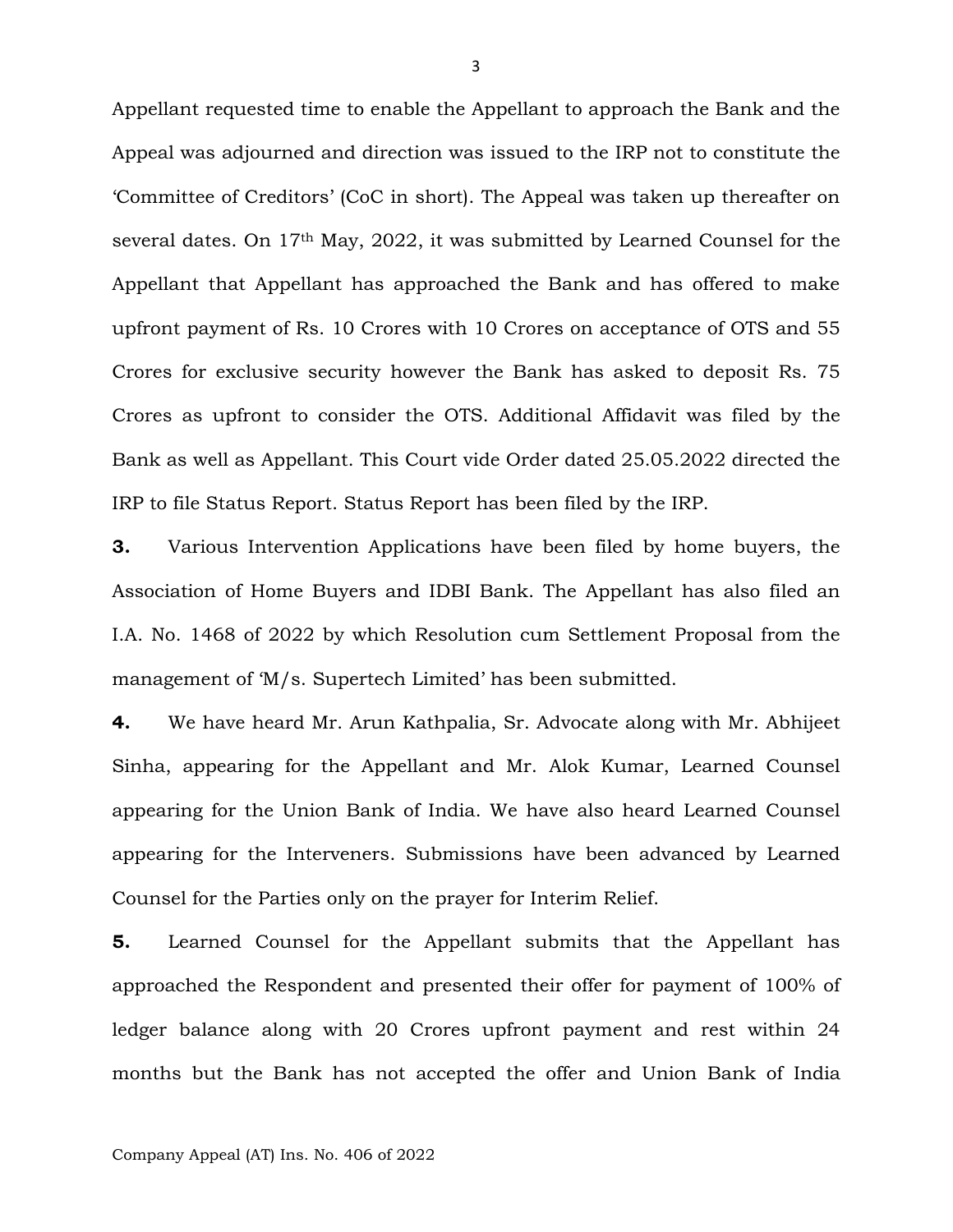insisted that upfront payment of Rs. 75 Crores be made. It is submitted that the Appellant-Union Bank of India has extended the credit facilities only for the projects - Eco Village II Phase –I & Phase – II, Eco Village III and Romano Project. The Appellant has already paid an amount of Rs. 149.33 Corers. The Corporate Debtor have been running a large number of projects, substantial number of projects have already been completed, the existing promoters are willing to complete the projects in a time bound manner along with discharging the liabilities of all the Financial Creditors, Home Buyers and even Operational Creditors. Corporate Debtor had sufficient receivables with positive net worth and it requires only last mile funding for completing constructions which will result in generation of adequate cash-flows to meet out all obligations of the Corporate Debtor. The strategic partner 'M/s Star Realcon Pvt. Ltd.' has agreed 'in-principle' to induce 300 Crores to complete the stalled project of the Corporate Debtor. Further 'Varde' Partner a 'Grade A' fund has also shown inclination to infuse substantial fund. The Appellant vide I.A. No. 1468 of 2022 has submitted detailed Settlement cum Resolution Plan to execute the project completion.

**6.** Learned Counsel for the Appellant has also relied on the Judgement of this Tribunal where 'Reverse CIRP' was directed with regard to Real-Estate Projects. Learned Counsel for the Appellant submits that the present case is fit case where this Tribunal may follow the Judgment of this Tribunal in **Company Appeal (AT) Ins. No. 926 of 2019 in the matter of 'Flat Buyers Association Winter Hills-77, Gurgaon Vs. Umang Realtech Pvt. Ltd.**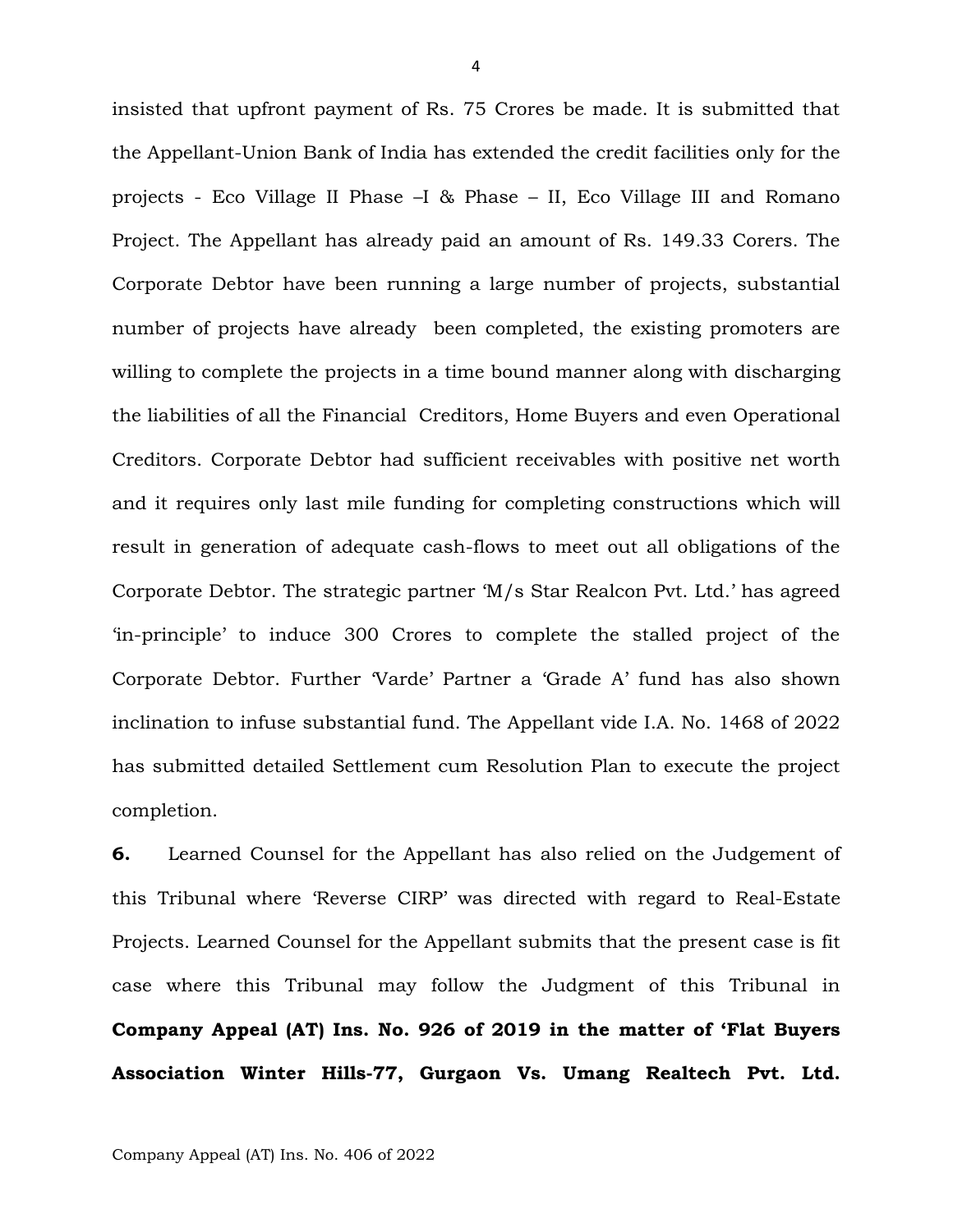**through IRP &Ors.'** dated 04.02.2020. It is submitted that the Promoters of the Corporate Debtor are ready to extend full cooperation to the IRP for carrying out the construction of all the projects of the Corporate Debtor and to complete the same. Detailed Settlement-cum-Resolution Plan has been submitted along with I.A. No. 1468 of 2022. In accordance with which the further steps be directed to be taken. It is submitted that corporate debtor has sufficient receiving and ex-management under the supervision of the IRP will undertake construction activities at site on all the projects. All the projects of the Corporate Debtor have their respective RERA Accounts where minimum 70% payment received for construction has to be held and the same shall be used for construction of the respective projects. 30% of the remaining amounts will be deposited in a separate account which will be to discharge all bank liabilities in a phase wise manner. Out of the total 30 projects, 12 are complete/delivered and 18 are under construction which are mostly complete. Home-Buyers will get their homes and 'No dues Certificates'. 90% approximately homebuyers of twin tower have been paid and remaining will also get their refunds as per the proposed settlement plan.

**7.** Mr. Alok Kumar, Learned Counsel appearing for the Union Bank of India refuting the submissions of Learned Counsel for the Appellant submits that 'Status Report' of the IRP dated 31st May, 2022 has brought glaring default and non-compliance of the ex-management. It is submitted that their being debt and default, the Application under Section 7 has rightly been admitted and 'CIRP' be allowed to proceed by constitution of 'CoC'. Certain Intervention

5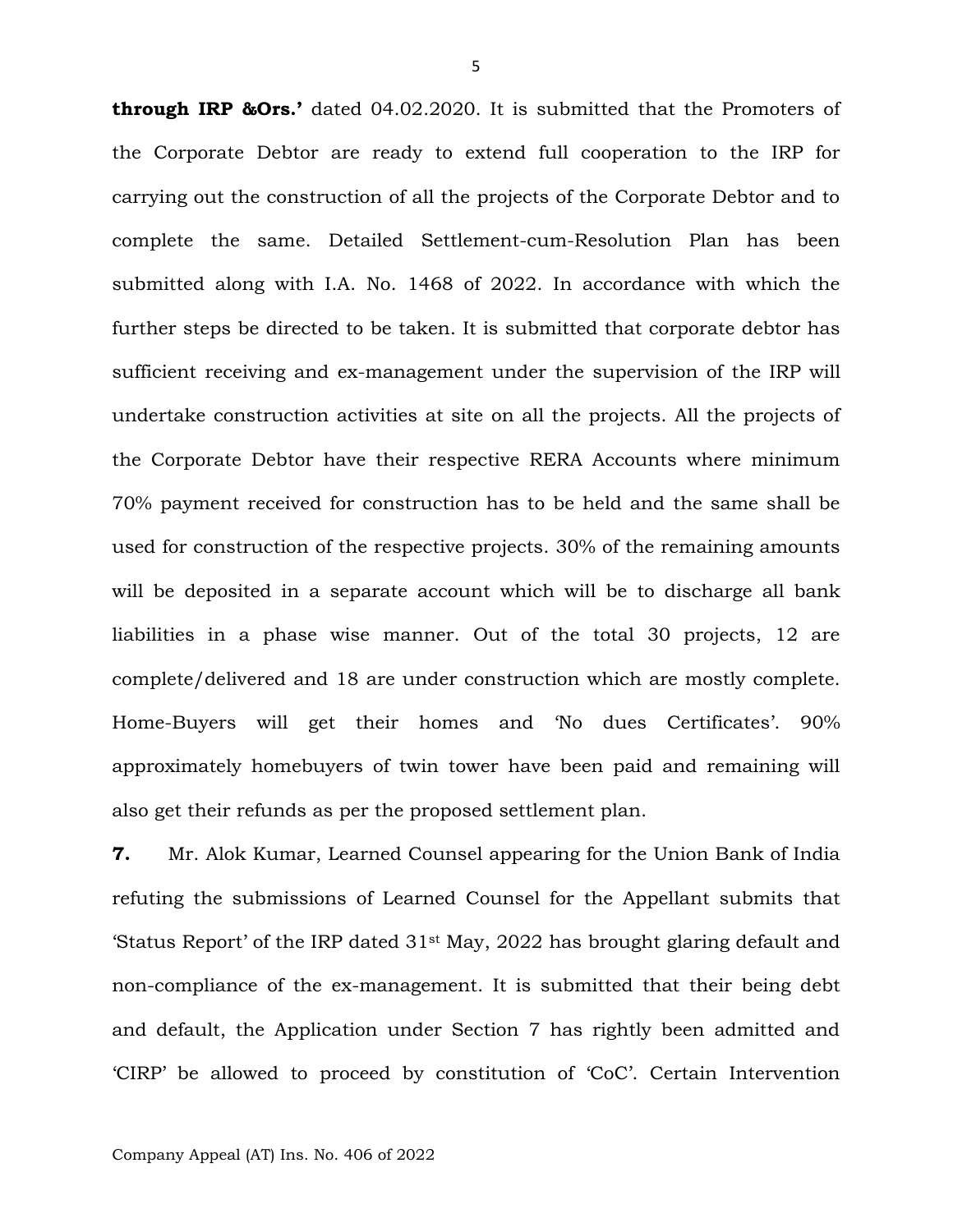Applications filed by Home-Buyers are just a delaying tactics. The proposal submitted by the Appellant in an Affidavit are mis-leading. The Corporate Debtor is in fragile financial condition. The Corporate Debtor does not have enough fund to cater its home-buyers. It is submitted that Hon'ble Supreme Court has time and again emphasized need for minimal judicial interference by the NCLAT and NCLT in the framework of IBC. The Concept/Mechanism of 'Reverse Insolvency' as envisaged in the case of 'Flat Buyers Association Vs. Umang Realtech Pvt. Ltd.' (Supra) and other cases is an alien concept outside the scheme and against the provisions/objections of the IBC and the same does not have any legal basis as there is no provision/legislation enacted by the legislature, substantiating the concept. Appellant's argument that the normal mechanism as is followed in a 'CIRP' cannot be followed in cases of real estate infrastructure companies, is an attempt to circumvent the settled principles of law laid down in the Code. The Judgment relied by Learned Counsel for the Appellant on 'Reverse Insolvency' is not attracted in the facts of the present case. Learned Counsel for the Bank submitted that this Court may permit the 'CoC' be constituted and to enable the CIRP process to proceed in accordance with the law.

**8.** We have heard Mr. Bishwajit Dubey appearing for the IRP. He has submitted the 'Status Report' dated 31st May, 2022 giving details of various facts regarding the claim management, construction, cash flow and list of key issues, details of finances provided to 'M/s. Supertech Limited' by different Financial Creditors, Financial Creditors Claim as well as the details of various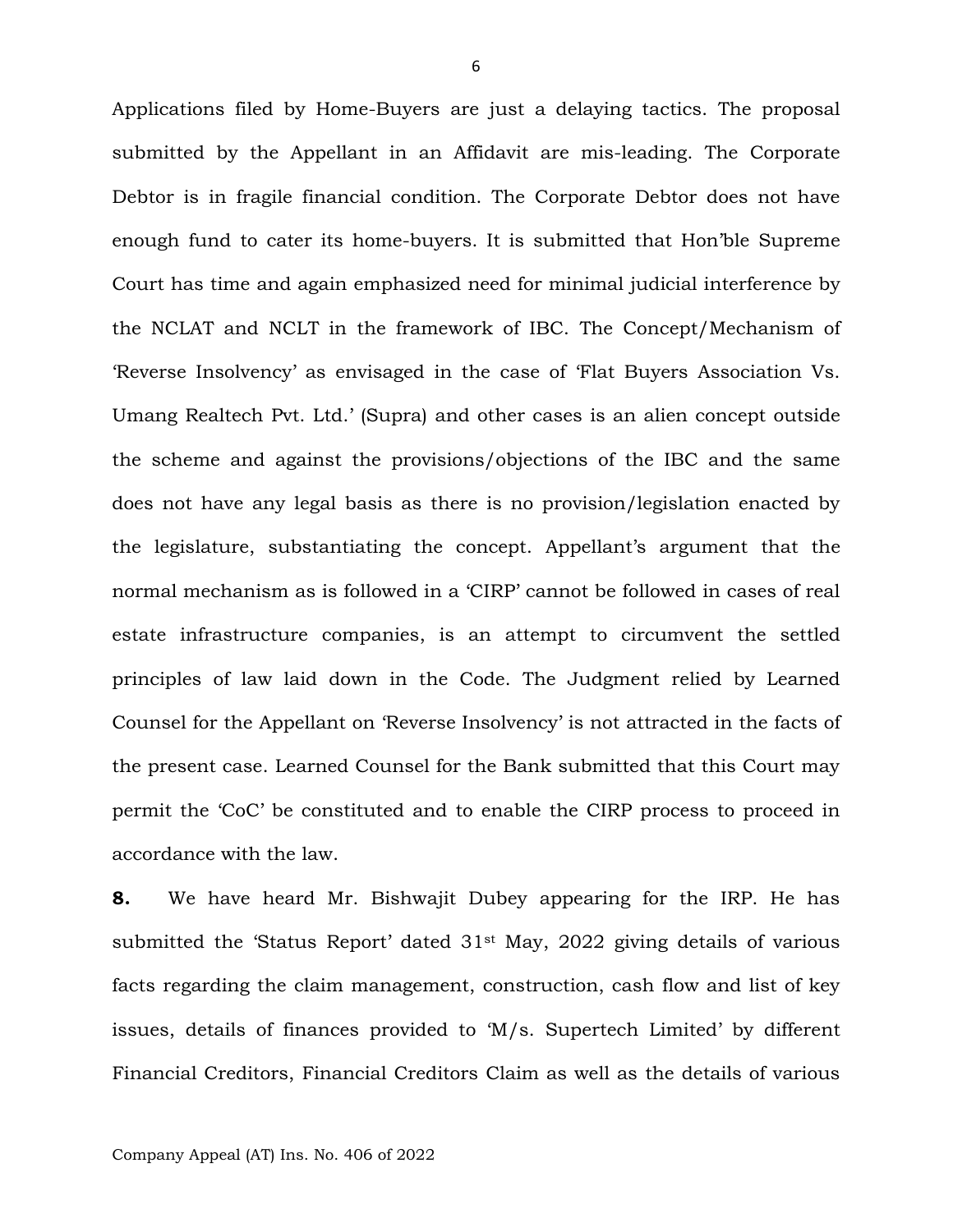projects, number of total units, sold units, registered units, near ready units and under construction units and unsold units. The IRP in his Status Report has submitted that IRP after the commencement of the CIRP intimated the Management and informed the Banks and Banks were requested to add the IRP as an authorized signatory in addition to the existing ones in all the bank accounts. IRP has sent communication to the Home Buyers. He has received claims of INR 15,175 Crores from 13,484 creditors of the Corporate Debtor. Learned Counsel for the IRP submits that he is prepared to undertake construction work. IRP has already managed to visit select project sites with the Project Director and others to understand the current stage of operation, scale of construction activities, site development plans, challenges and intricacies of each site etc. IRP has expressed requirement of third party needs to be appointed to estimate the balance cost to complete each project. In Report, IRP has also referred to litigation and investigation and other facts.

**9.** There are number of Intervention Applications which have been filed by the respective applicants. The Intervention Applications can be divided in two groups. Group one consists of I.As filed by the Home-Buyers with a prayer that 'CIRP' should not continue. In this group, there are several I.As where prayers have been made that 'CIRP' should be restricted to Eco Village II Project only. In I.A. No. 1731 of 2022, the prayer is that 'CIRP' should not continue. In I.A. No. 1730/2022, I.A. No. 1668 of 2022, I.A. No. 1617 of 2022, I.A. No. 1616 of 2022, I.A. No. 1615 of 2022, I.A. No. 1614 of 2022, I.A. No. 1116 of 2022, I.A. No. 1117 of 2022, prayers are made by the Home Buyers is that CIRP should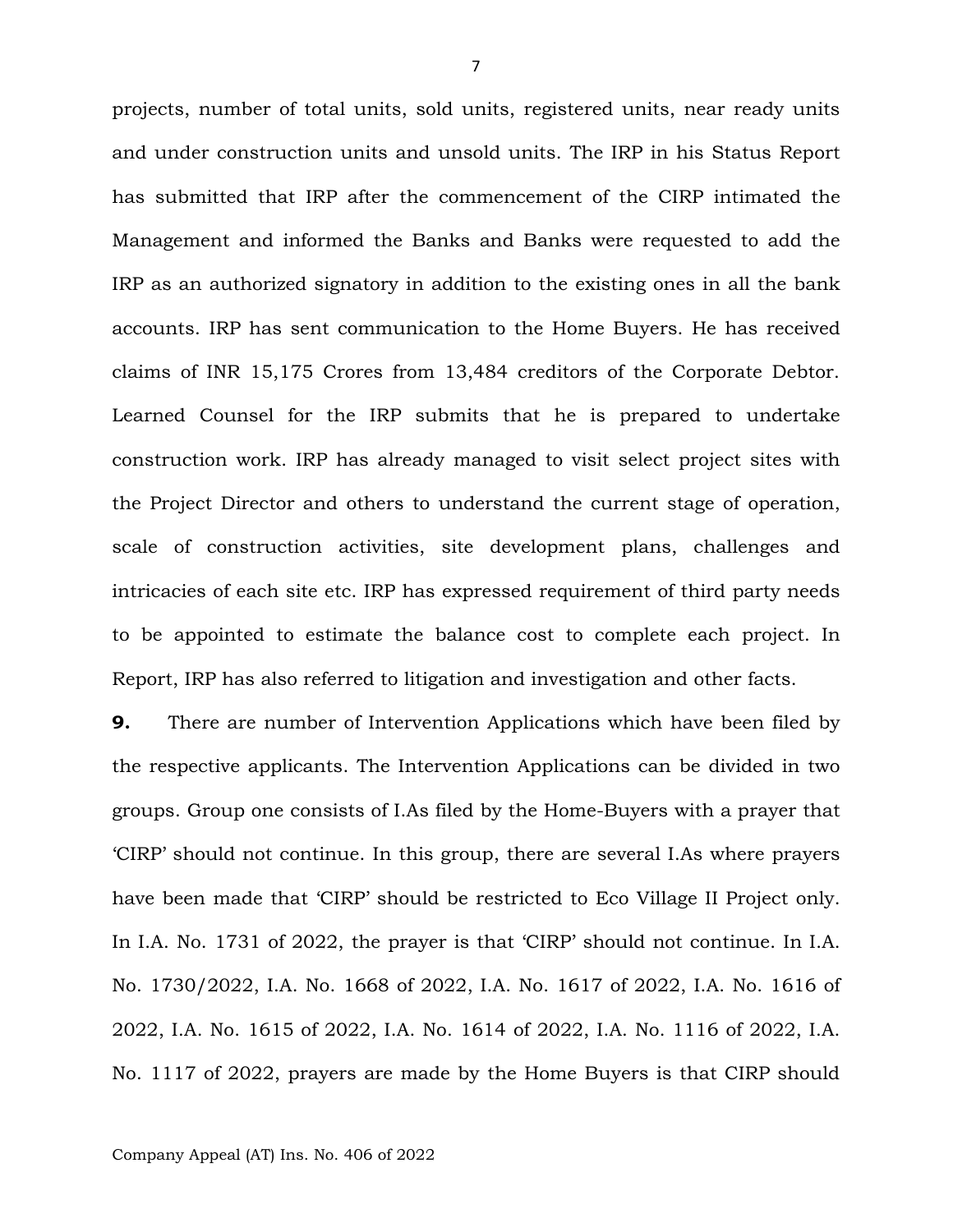be restricted to Eco Village II Project only. In I.A. No. 1115 of 2022, the Applicant prays to keep the project out of 'CIRP'. In I.A. No. 1731 of 2022, the Intervener Home Buyer prays that CIRP should not be continued and the projects of the Corporate Debtor shall be kept out from the ambit of the CIRP of the Corporate Debtor so as to allottees may get their possession of their dwelling units. Banks should not come in the way of completion of projects. Group two consists of Intervention Applications where Home Buyers prays that 'CIRP' should continue in this Group I.A. Nos. 1612 of 2022, 1609 of 2022, 1610 of 2022, 1605 of 2022, 1604 of 2022, 1582 of 2022, the Interveners pray that CIRP should continue. An Application being I.A. No. 1509 of 2022 has been filed by IDBI Bank Limited which prays that IDBI who is Financial Creditor and member of consortium banking arrangement where Union Bank of India was the Lead Bank, has disbursed the loan for the development of Eco Village II Project and prays that it may be permitted to intervene in the proceeding, it being a Financial Creditor.

**10.** We have heard Learned Counsel for the parties as well as the Interveners and perused the record.

**11.** We have carefully gone into the status report submitted by the IRP dated 31st May, 2022. From the status report submitted by the IRP, it is clear that IRP in his Report has listed 20 projects of the Corporate Debtor which also included Eco Village II Project for which the finance was given by the Union Bank of India who has filed the Application under Section 7 of the Code for initiation of the CIRP. By the admission of the Application under Section 7 of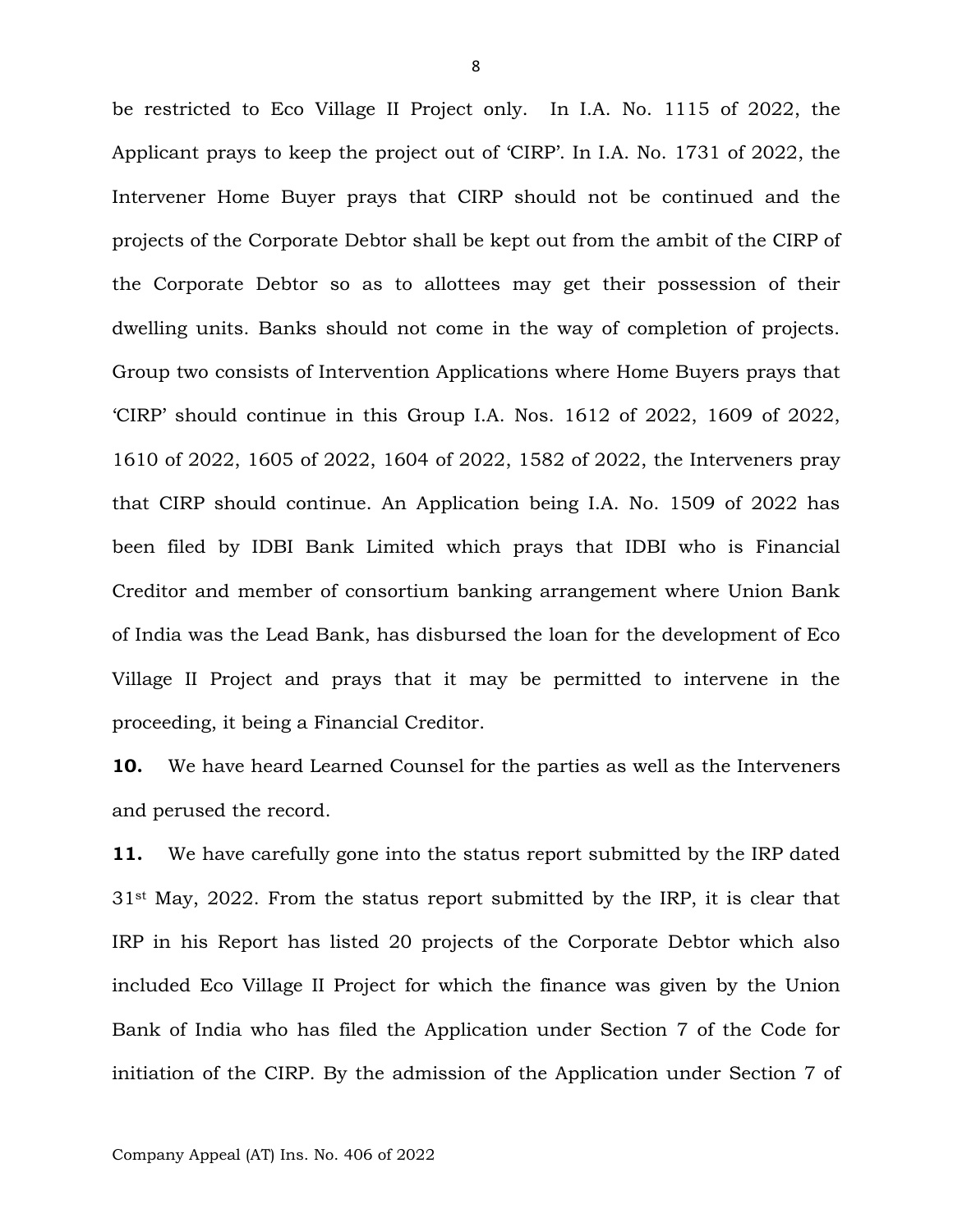the Code by the Adjudicating Authority, CIRP has commenced against the Corporate Debtor and when CIRP has commenced against the Corporate Debtor, all projects which had been undertaken and under construction comes under CIRP. As per the IRP Status Report, IRP has taken a stock of situation by visiting the sites which are under construction. The IRP has held several meetings with the Project Director. Paragraph 1.7 of the Report details with the construction which is to the following effect:

> *"As apprised by the erstwhile promoters, the Corporate Debtor has ~20-25 active projects at various locations across country but mainly in Delhi-NCR. All the projects have a respective Project Director who is entrusted with the overall development of the project including but not limited to construction activities, vendor management, site management, etc, IRP had numerous meeting meetings, discussions, conferences with all the project directors to understand the current stage of operations, scale of construction activities, site development plans, challenges, and intricacies of each site. Though basic understanding of each project was provided but the consolidated view on overall constructions status, percentage completion of projects along with balance cost to complete has not been made available to the IRP. In the context, an independent third party needs to be appointed to estimate the balance cost to complete each project."*

**12.** At page 14 of the Report, the IRP has given the details of 20 projects of the Corporate Debtor which also included Eco Village II Project, Eco Village I project and III. The IRP has also given the details of Banks/Financial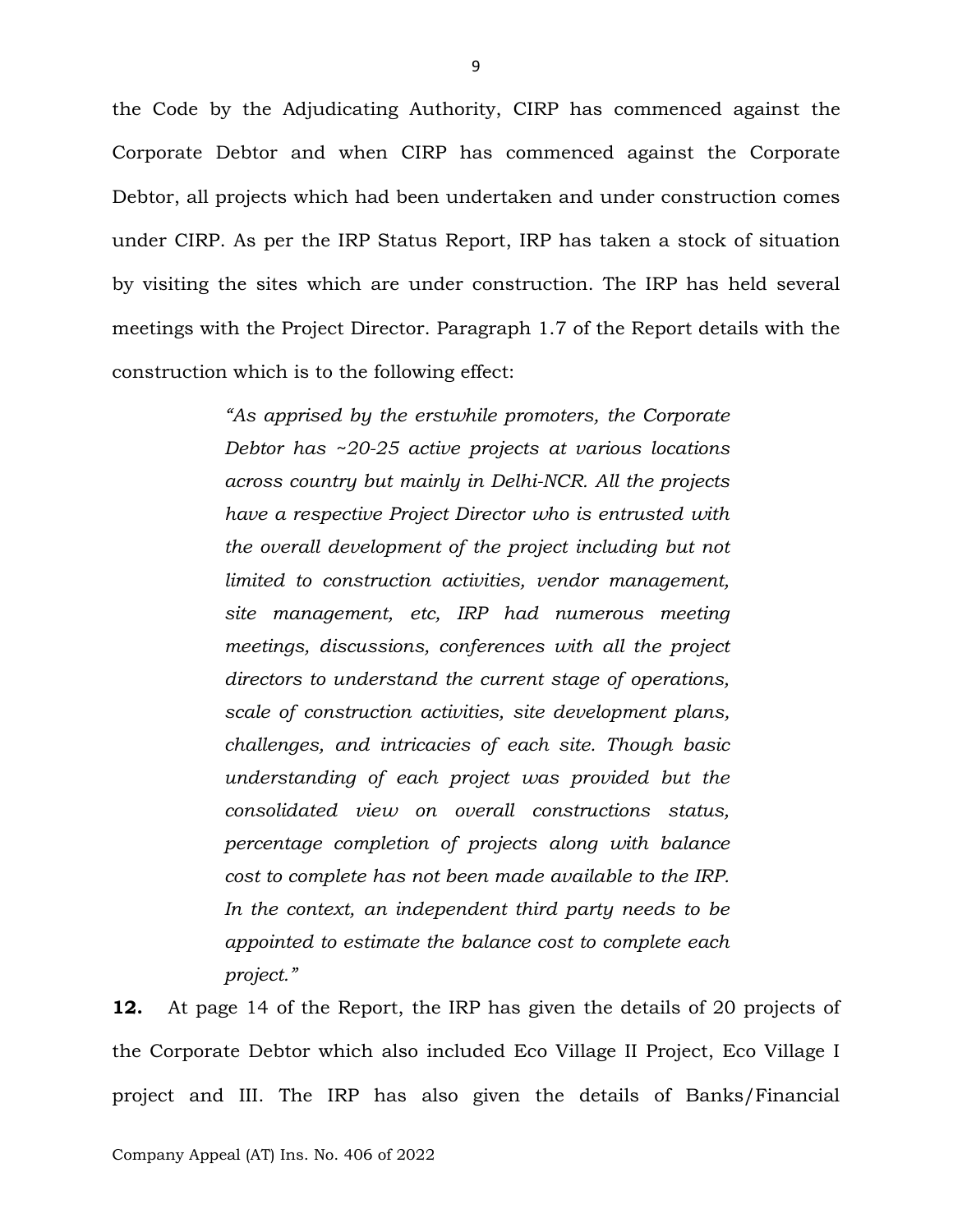Institutions who has provided loan to M/s. Supertech Limited as Annexure C which is to the following effect:

 $\alpha$ 

| Name<br>of          | Doon                     | Eco                      | EV-                      | EV-                      | EV-                      | Hues                     | Romano                   | Shopprix                 |                          | Multiple Amount  |
|---------------------|--------------------------|--------------------------|--------------------------|--------------------------|--------------------------|--------------------------|--------------------------|--------------------------|--------------------------|------------------|
| Bank/FIs            | SquareCity               |                          | $\mathbf{I}$             | III                      | IV                       |                          |                          | Mall                     |                          | Projects Claimed |
|                     |                          |                          |                          |                          |                          |                          |                          | Meerut                   |                          |                  |
| Union Bank          |                          |                          | 135                      | 61                       | 59                       |                          | 192                      | $\qquad \qquad -$        | $\mathbf{1}$             | 448              |
| of India            |                          |                          |                          |                          |                          |                          |                          |                          |                          |                  |
| <b>IFCI</b> Limited |                          | $\overline{\phantom{a}}$ | $\overline{\phantom{a}}$ | $\overline{a}$           | $\overline{\phantom{a}}$ | 253                      | $\overline{\phantom{0}}$ | 168                      | $\overline{\phantom{0}}$ | 422              |
| <b>PNB</b>          |                          |                          | $\overline{\phantom{0}}$ | $\overline{\phantom{0}}$ | $\overline{a}$           | 415                      | $\overline{\phantom{a}}$ | $\overline{\phantom{a}}$ |                          | 415              |
| Housing             |                          |                          |                          |                          |                          |                          |                          |                          |                          |                  |
| Finance             |                          |                          |                          |                          |                          |                          |                          |                          |                          |                  |
| T<br>$\&$<br>L      |                          |                          | $\overline{a}$           |                          |                          |                          | $\overline{\phantom{0}}$ |                          | 411                      | 411              |
| Finance             |                          |                          |                          |                          |                          |                          |                          |                          |                          |                  |
| of<br>Bank          | 71                       |                          | $\overline{\phantom{0}}$ | 82                       | 70                       |                          | $\overline{\phantom{0}}$ | $\overline{\phantom{a}}$ |                          | 223              |
| Baroda              |                          |                          |                          |                          |                          |                          |                          |                          |                          |                  |
| <b>IDBI</b> Bank    | $\overline{a}$           | $\overline{\phantom{0}}$ | 222                      | $\overline{a}$           | $\overline{\phantom{a}}$ | $\overline{\phantom{0}}$ |                          | $\overline{\phantom{a}}$ | $\overline{\phantom{0}}$ | 222              |
| $\&$<br>Punjab      |                          | 23                       |                          |                          |                          |                          | 163                      |                          |                          | 186              |
| Sind Bank           |                          |                          |                          |                          |                          |                          |                          |                          |                          |                  |
| of<br>Bank          | $\overline{\phantom{a}}$ | $\overline{\phantom{a}}$ | $\overline{\phantom{0}}$ | 128                      | $\overline{\phantom{0}}$ |                          | $\overline{\phantom{0}}$ | $\overline{\phantom{a}}$ |                          | 128              |
| Maharashtra         |                          |                          |                          |                          |                          |                          |                          |                          |                          |                  |
| Indiabulls          |                          |                          | $\overline{\phantom{0}}$ |                          | $\overline{a}$           |                          | $\overline{\phantom{0}}$ | $\overline{\phantom{a}}$ | 29                       | 29               |
| Commercial          |                          |                          |                          |                          |                          |                          |                          |                          |                          |                  |
| Credit              |                          |                          |                          |                          |                          |                          |                          |                          |                          |                  |
| Indiabulls          |                          |                          | $\overline{\phantom{0}}$ |                          |                          |                          | $\overline{\phantom{0}}$ | $\overline{\phantom{a}}$ |                          | $\overline{0}$   |
| <b>ARC</b>          |                          |                          |                          |                          |                          |                          |                          |                          |                          |                  |
| <b>Grand Total</b>  | 71                       | 23                       | 356                      | 271                      | 129                      | 668                      | 354                      | 168                      | 441                      | 2,483            |

**13.** Annexure E detailing the Operational Creditor Claim.

**14.** First we need to consider the submissions of Learned Counsel for the Appellant that in view of the fact that large number of projects of the Corporate Debtor are ongoing projects where substantial completion has been made and large number of units have also been handed over to the home buyers and rest units shall also be handed over, in event the construction of the projects are allowed to proceed as ongoing project, the promoters of the Corporate Debtor are willing to extend all cooperation to the IRP for carrying out the ongoing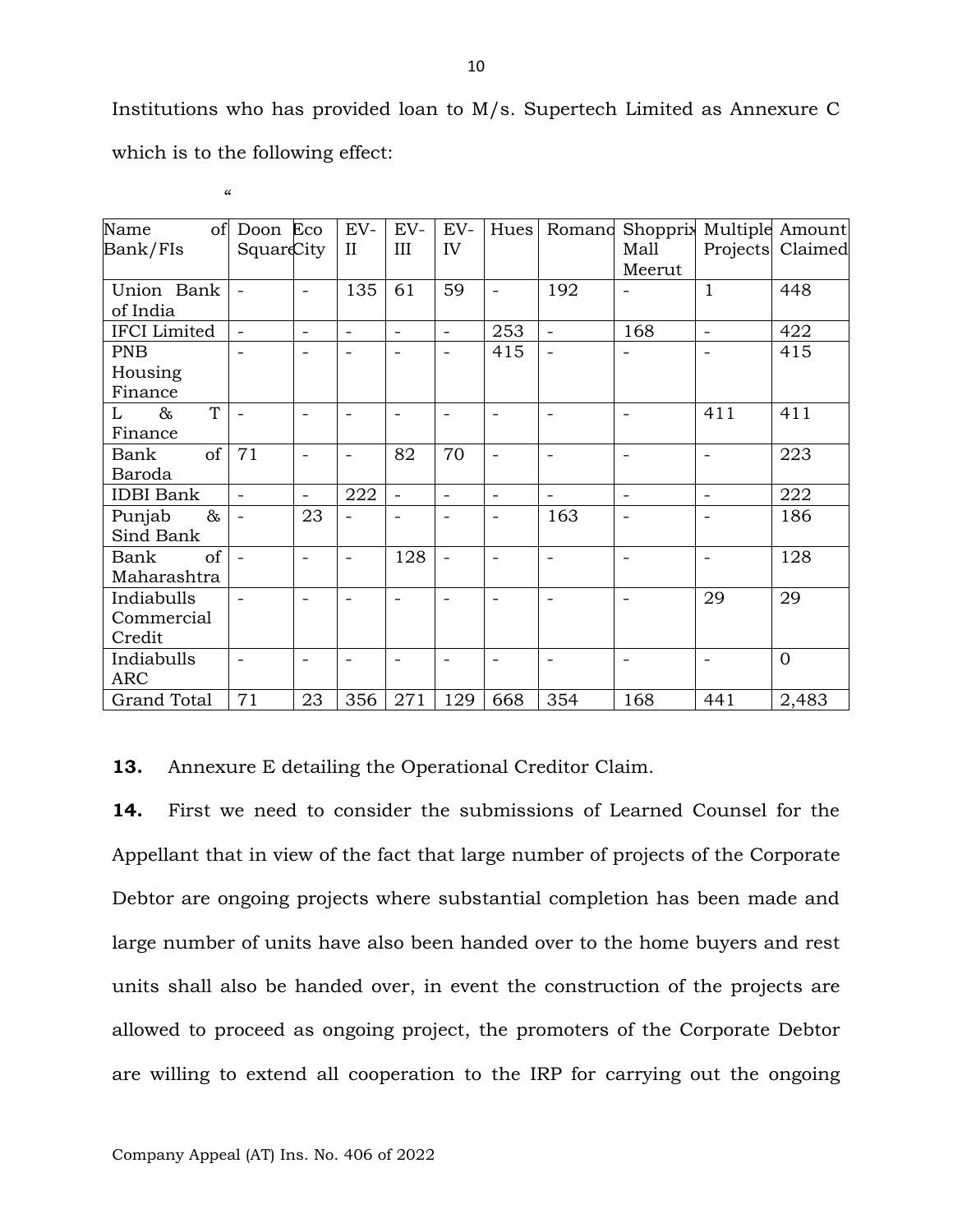projects. It is submitted that CIRP need not to be allowed to continue for all the 20 projects rather it may be undertaken on projects basis as has been held by this Tribunal in its Judgment of 'Flat Buyers Association Winter Hills' (supra). The Hon'ble Supreme Court in '**Swiss Ribbon Pvt. Ltd. Vs. Union of India' [(2019) 4 SCC 17]** has made weighty observations with regard to the Insolvency Code which deals with economic matter. In paragraph 120 of the Judgment, following has been observed:

> *"120. The Insolvency Code is a legislation which deals with economic matters and, in the larger sense, deals with the economy of the country as a whole. Earlier experiments, as we have seen, in terms of legislations having failed, trial having led to repeated errors, ultimately led to the enactment of the Code. The experiment contained in the Code, judged by the generality of its provisions and not by so-called crudities and inequities that have been pointed out by the petitioners, passes constitutional muster. To stay experimentation in things economic is a grave responsibility, and denial of the right to experiment is fraught with serious consequences to the nation. We have also seen that the working of the Code is being monitored by the Central Government by Expert Committees that have been set up in this behalf. Amendments have been made in the short period in which the Code has operated, both to the Code itself as well as to subordinate legislation made under it. This process is an ongoing process which involves all stakeholders, including the petitioners."*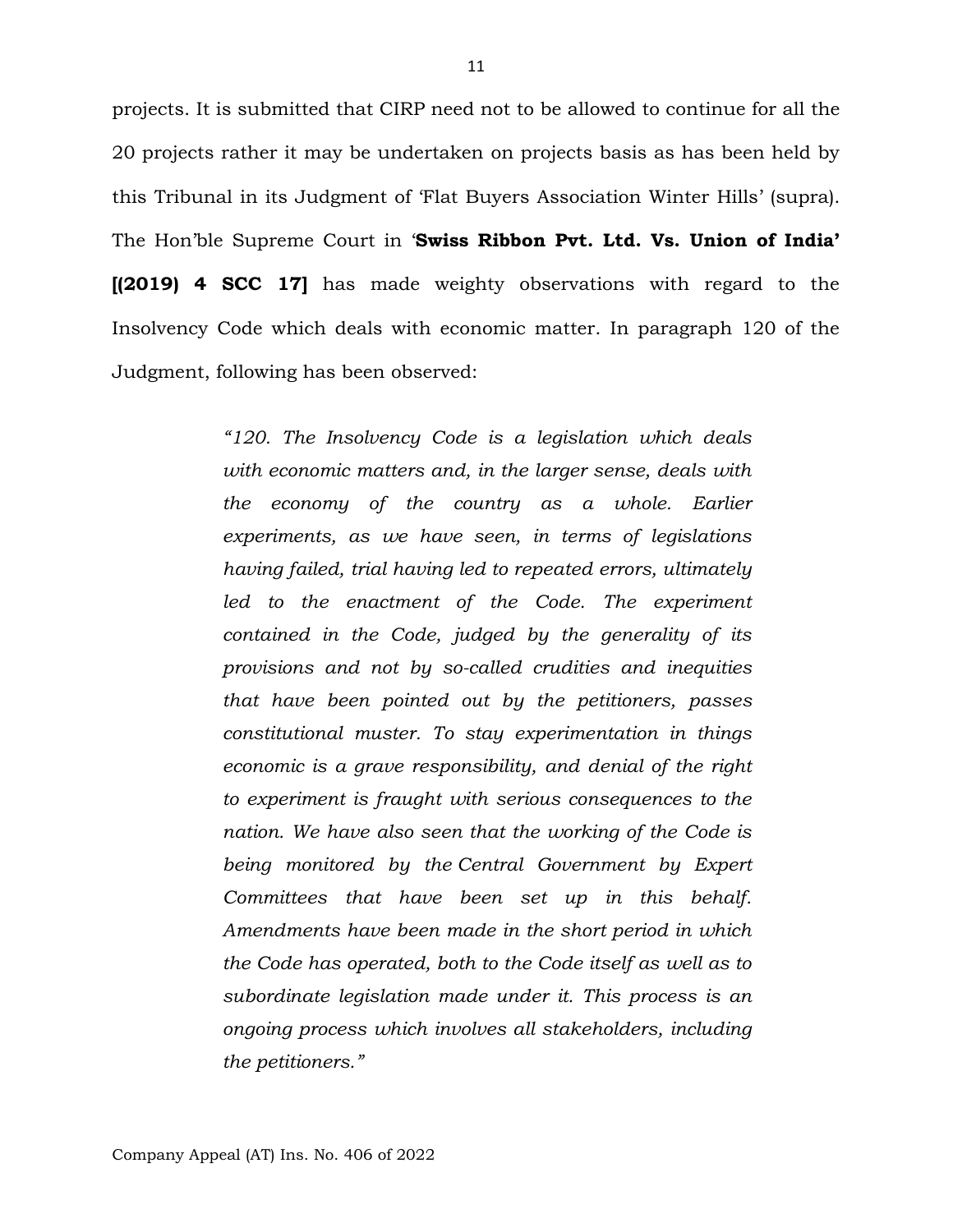**15.** The thought which was echoed by Hon'ble Supreme Court in 'Swiss Ribbons Pvt. Ltd.' (supra) has been reiterated in the Judgment of Hon'ble Supreme Court in **'Committee of Creditors of Essar Steel India Limited Vs. Satish Kumar Gupta and Ors.' [(2018) 8 SCC 531]**. This Tribunal in the case of 'Flat Buyers Association Winter Hills' (supra) was faced with a case regarding Insolvency of a Real Estate Company. In the above Judgment, this Tribunal dealt with 'Reverse Corporate Insolvency Resolution Process' and in paragraph 21 made following observations:

> *"21. In Corporate Insolvency Resolution Process against a real estate, if allottees (Financial Creditors) or Financial Institutions/Banks (Other Financial Creditors) or Operational Creditors of one project initiated Corporate Insolvency Resolution Process against the Corporate Debtor (real estate company), it is confined to the particular project, it cannot affect any other project(s) of the same real estate company (Corporate Debtor) in other places where separate plan(s) are approved by different authorities, land and its owner may be different and mainly the allottees (financial creditors), financial institutions (financial creditors, operational creditors are different for such separate project. Therefore, all the asset of the company (Corporate Debtor) are not to be maximized. The asset of the company (Corporate Debtor – real estate) of that particular project is to be maximized for balancing the creditors such as allottees, financial institutions and operational creditors of that particular project. Corporate Insolvency Resolution Process should be*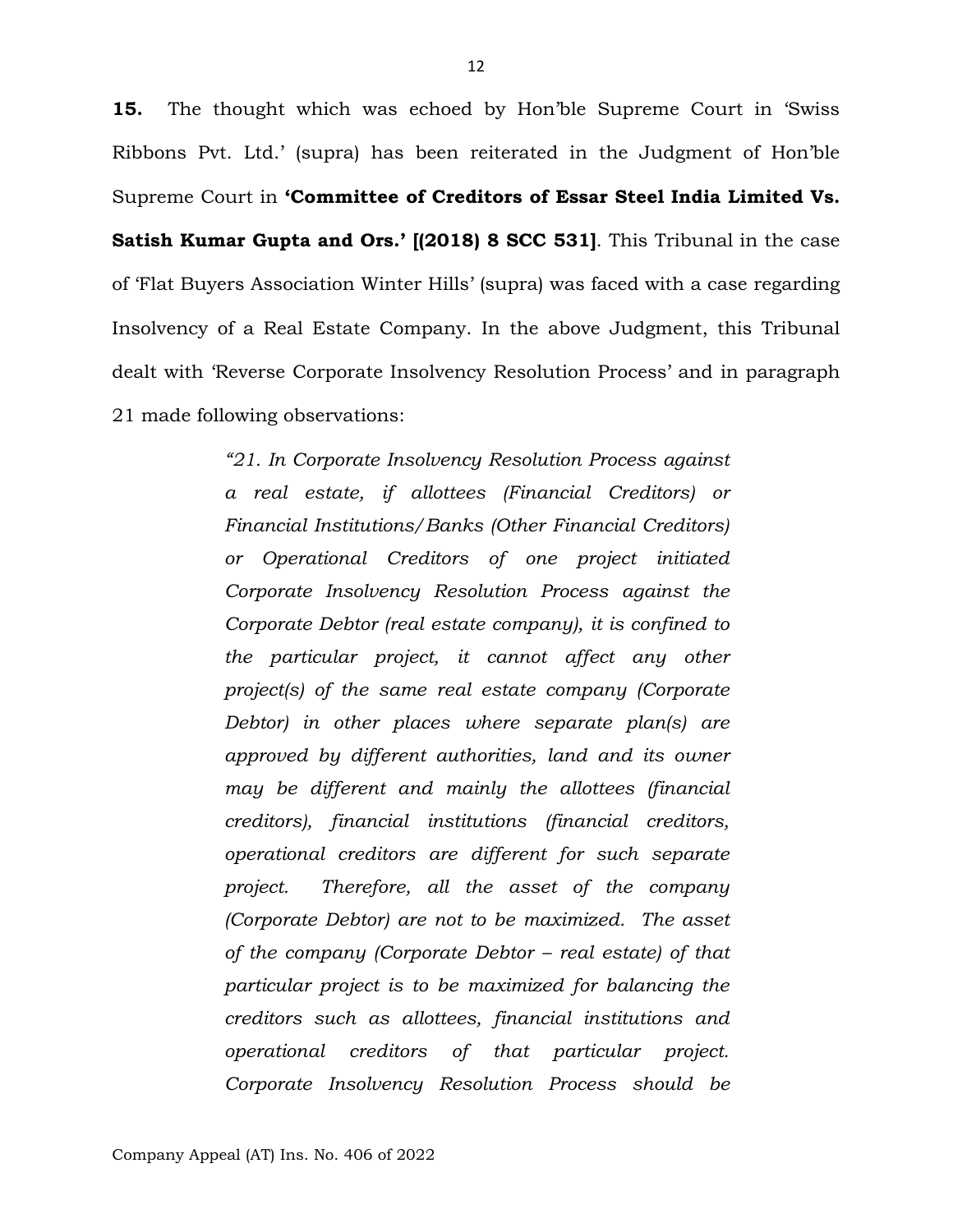*project basis, as per approved plan by the Competent Authority. Any other allottees (financial creditors) or financial institutions/ banks (other financial creditors) or operational creditors of other project cannot file a claim before the Interim Resolution Professional of other project and such claim cannot be entertained.* 

*So, we hold that Corporate Insolvency Resolution Process against a real estate company (Corporate Debtor) is limited to a project as per approved plan by the Competent Authority and not other projects which are separate at other places for which separate plans approved. For example – in this case the Winter Hill – 77 Gurgaon Project of the 'Corporate Debtor' has been place of Corporate Insolvency Resolution Process. If the same real estate company (Corporate Debtor herein) has any other project in another town such as Delhi or Kerala or Mumbai, they cannot be clubbed together nor the asset of the Corporate Debtor (Company) for such other projects can be maximised."*

**16.** This Tribunal also made observations that 'Secured Creditor' such as 'financial institutions/ banks', cannot be provided with the asset (flat/apartment) by preference over the allottees (Unsecured Financial Creditors) for whom the project has been approved. This Tribunal directed for following 'Reverse Corporate Insolvency Resolution Process in case of Real Estate Infrastructure Companies in the interest of allottees and survival of the Real Estate Infrastructure Companies and to ensure completion of projects. In paragraph 25, following observations have been made: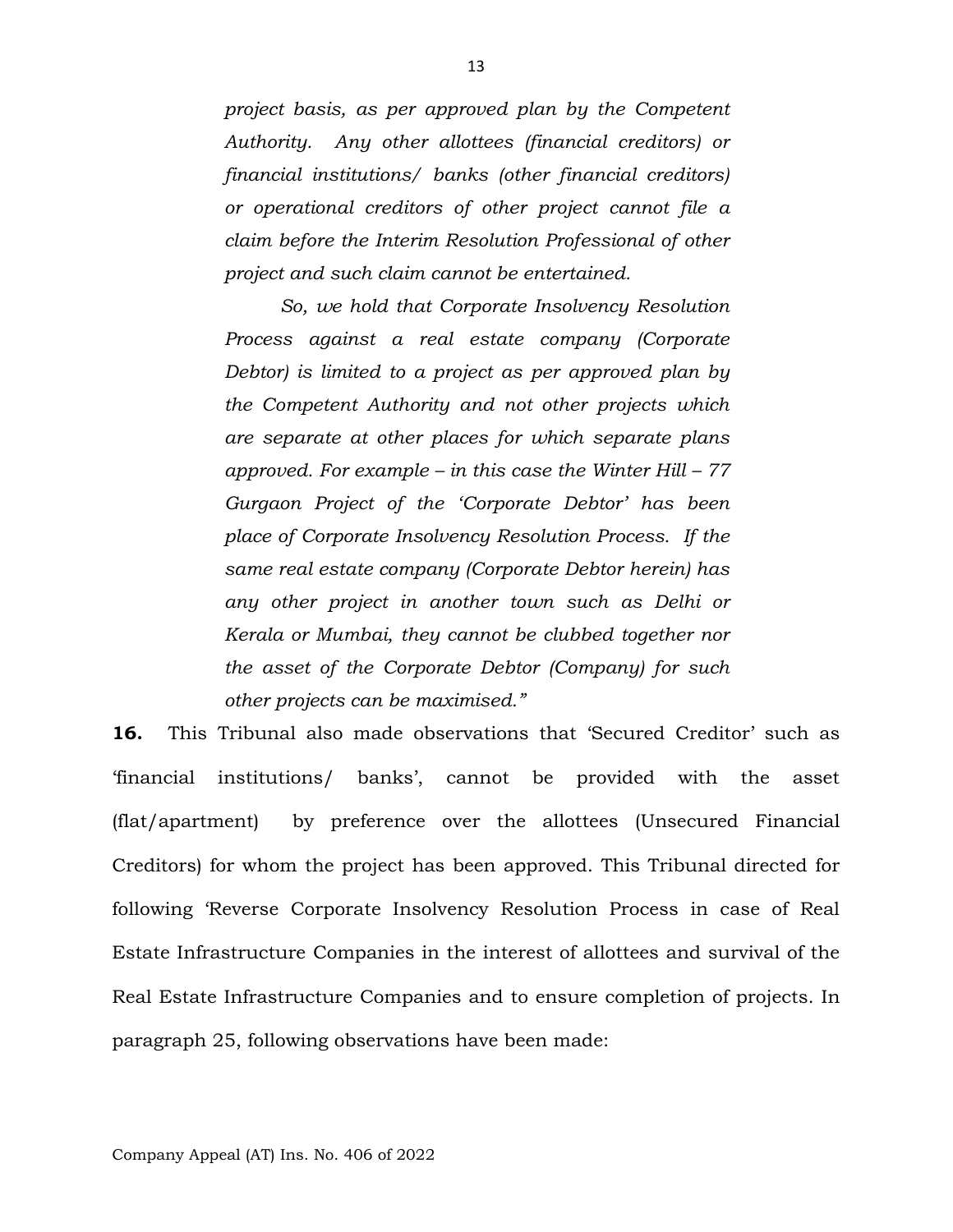"25. *In the light of aforesaid discussion, as we find it is very difficult to follow the process as in normal course is followed in a Corporate Insolvency Resolution Process, we are of the view, that a 'Reverse Corporate Insolvency Resolution Process' can be followed in the cases of real estate infrastructure companies in the interest of the allottees and survival of the real estate companies and to ensure completion of projects which provides employment to large number of unorganized workmen."*

**17.** In the above case, one of the promoters were directed to cooperate with the Interim Resolution Professional and to disburse the amount not as a promoter but as the outside Lender and direction for phase-wise completion of the project as well as direction for payment of financial institutions/banks simultaneously. In paragraph 26-27, following observations have been issued:

> "26. The '*Uppal Housing Pvt. Ltd.' – Intervenor (One of the Promoter) is directed to cooperate with the Interim Resolution Professional and disburse amount (apart from the amount already disbursed) from outside as Lender (financial creditor) not as Promoter to ensure that the project is completed with the time frame given by it. The disbursement of amount which has been made by 'Uppal Housing Pvt. Ltd.' and the amount as will be generated from dues of the Allottees (Financial Creditors) during the Corporate Insolvency Resolution should be deposited in the account of the Company (Corporate Debtor) to keep the Company a going concern. The amount can be utilized only by issuance of cheque signed by the authorised person of the Company (Corporate Debtor) with counter signature by*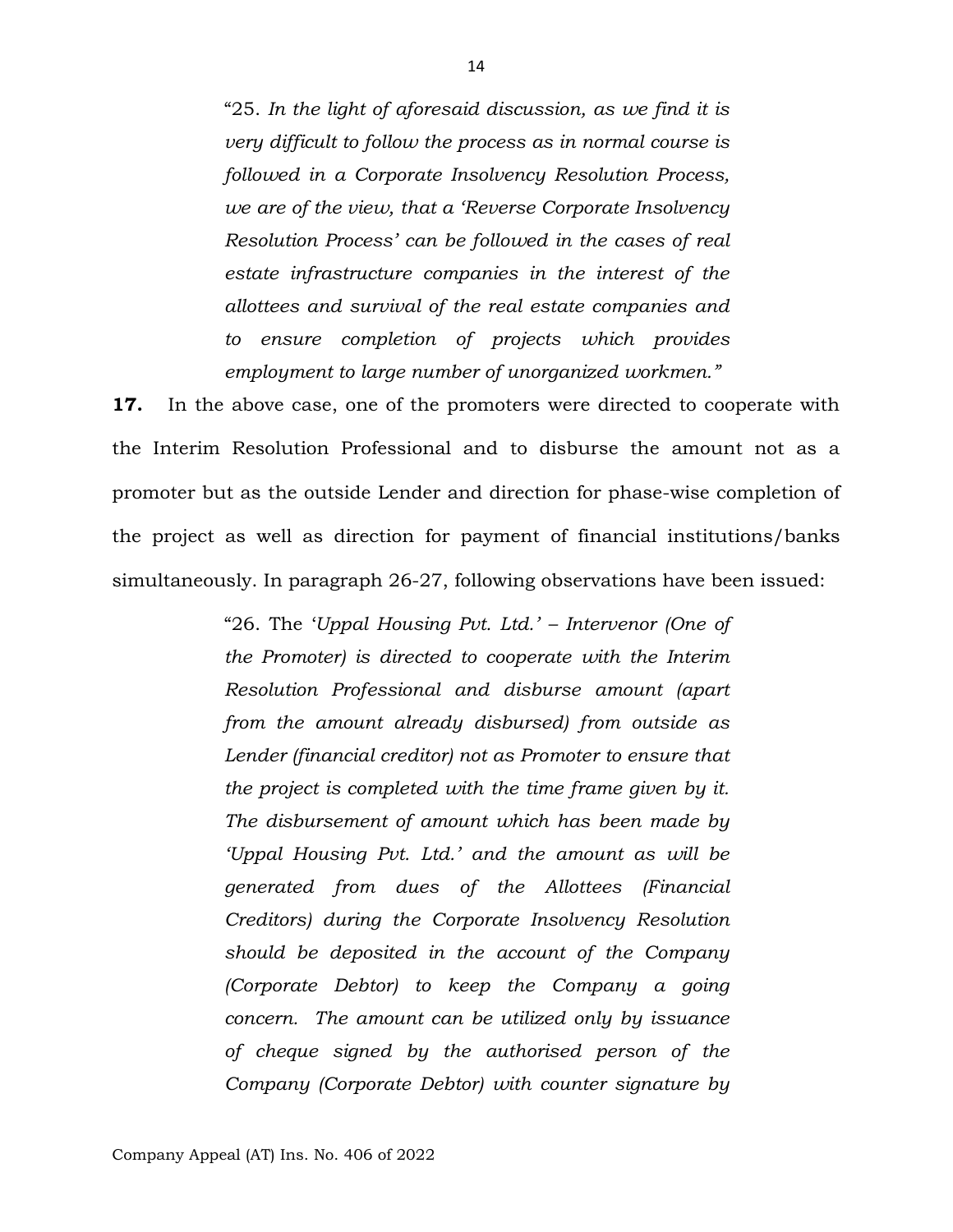*the Interim Resolution Professional. The Bank in which the Corporate Debtor (Company) has account the amount should be deposited only for the purpose of completion of the Winter Hill – 77 Gurgaon Project. Banks will allow the cheques for encashment only with the counter signature of the Interim Resolution Professional.* 

*27. The flats/apartments should be completed in all aspect by 30th June, 2020. All internal fit outs for electricity, water connection should be completed by 30th July, 2020. The Financial Institutions/ Banks should be paid simultaneously. The allottees are directed to deposit their balance amount and pay 90% without penal interest, if not deposited, by 15th March, 2020. The Allottees in whose favour possession has been offered and clearance has been given by the competent authority are bound to pay the cost for registration and directed to deposit registration cost to get the flats/apartments registered after paying all the balance amount in terms of the agreement."*

**18.** An appeal was also filed before the Hon'ble Supreme Court of India vide Diary No. 13889-2020 in the matter of Narendra Singh Vs. M/s. Umang Realtech Pvt. Ltd. against the Order dated 04.02.2020 of this Tribunal in Company Appeal (AT) Ins. No. 926 of 2019 which was dismissed by an Order dated 11th August, 2020

**19.** From the facts, which has been brought on record especially the Status Report by the IRP it is clear that all 20 Projects which are of the Corporate Debtor are ongoing projects where substantial units of the total units have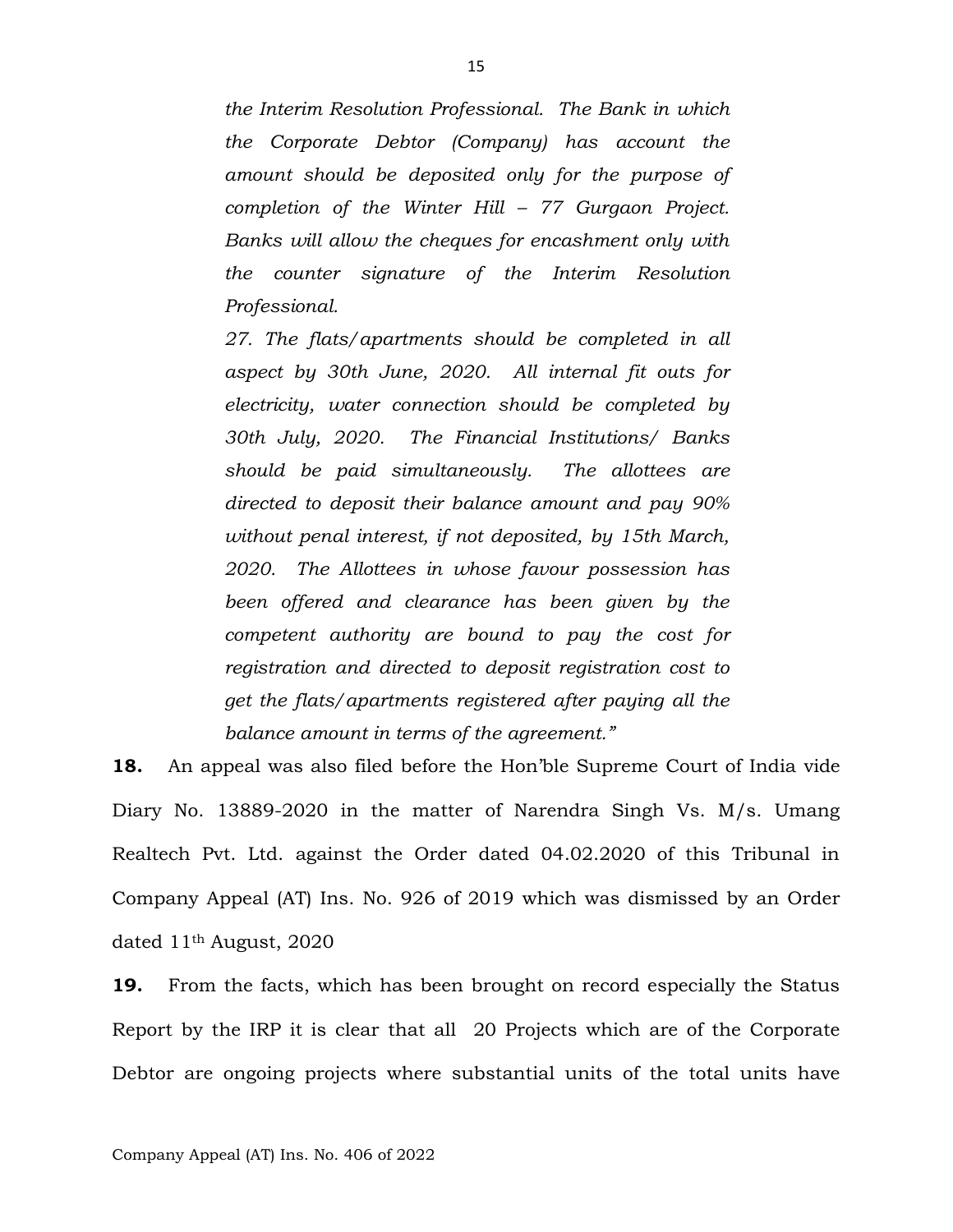been sold. Project-wise detail has been given in Page 14 of the Report which is to the following effect:

| S.no           | Project<br>name                   | <b>Total</b><br><b>Units</b> | <b>Sold</b><br><b>Units</b> | <b>Registry</b><br><b>Units</b> | <b>NDC</b><br><b>Issued</b><br><b>Units</b> | <b>Possession</b><br><b>Without</b><br>oc<br><b>Units</b> | <b>Near</b><br><b>Ready</b><br><b>Units</b><br>(NDC<br>Issued) | <b>Under</b><br>construction<br><b>Units</b> | u<br><b>Unsold</b><br><b>Units</b> |
|----------------|-----------------------------------|------------------------------|-----------------------------|---------------------------------|---------------------------------------------|-----------------------------------------------------------|----------------------------------------------------------------|----------------------------------------------|------------------------------------|
| 1              | Eco Village -<br>1                | 8,012                        | 7,685                       | 1,473                           | 6,657                                       | 3,171                                                     | 2,013                                                          | 1,355                                        | 327                                |
| $\overline{c}$ | Upcountry                         | 5,876                        | 3,248                       | 19                              | 744                                         | 469                                                       | 256                                                            | 5.132                                        | 2,628                              |
| 3              | Eco Village -<br>2                | 5,696                        | 5.189                       | 1,079                           | 4,287                                       | 2,054                                                     | 1,154                                                          | 1,409                                        | 507                                |
| 4              | Capetown                          | 5,054                        | 4,983                       | 3,321                           | 4,644                                       | 1,010                                                     | 313                                                            | 410                                          | 71                                 |
| 5              | Eco Village -<br>3                | 3,909                        | 2,892                       | 593                             | 1,718                                       | 667                                                       | 458                                                            | 2,191                                        | 1,017                              |
| 6              | <b>Hill Town</b>                  | 2,561                        | 1,208                       | 72                              | 75                                          | $-61$                                                     | 64                                                             | 2,486                                        | 1,353                              |
| $\overline{7}$ | Cape Town<br>North Eyes           | 2,449                        | 1,561                       | 23                              | 340                                         | 39                                                        | 278                                                            | 2,109                                        | 888                                |
| 8              | Green<br>Village                  | 2,204                        | 1,400                       | 891                             | 1,047                                       | 29                                                        | 127                                                            | 1,157                                        | 804                                |
| 9              | <b>Eco City</b>                   | 2,145                        | 2,141                       | 1,333                           | 2,130                                       | 720                                                       | 77                                                             | 15                                           | $\overline{4}$                     |
| 10             | <b>Meerut Sport</b><br>City       | 2,124                        | 1,103                       | 385                             | 477                                         | 17                                                        | 75                                                             | 1,647                                        | 1,021                              |
| 11             | Romano                            | 2,105                        | 1,491                       |                                 | 514                                         | 172                                                       | 342                                                            | 1,591                                        | 614                                |
| 12             | <b>Czar Suites</b>                | 2,083                        | 1,862                       | 265                             | 1,678                                       | 976                                                       | 437                                                            | 405                                          | 221                                |
| 13             | Crossing<br>Livingston            | 1,318                        | 1,318                       | 1,255                           | 1,309                                       | 31                                                        | 23                                                             | 9                                            | $\overline{\phantom{a}}$           |
| 14             | <b>River Crest</b>                | 1,301                        | 265                         |                                 | 199                                         | 55                                                        | 144                                                            | 1,102                                        | 1,036                              |
| 15             | Araville                          | 618                          | 493                         | 82                              | 336                                         | 88                                                        | 166                                                            | 282                                          | 125                                |
| 16             | Doon Square                       | 606                          | 326                         | 60                              | 149                                         | 19                                                        | 70                                                             | 457                                          | 280                                |
| 17             | Palm Green<br>Residence<br>Meerut | 562                          | 562                         | 562                             | 562                                         |                                                           |                                                                | -                                            | $\overline{\phantom{a}}$           |
| 18             | Palm Green<br>Moradabad           | 434                          | 434                         | 401                             | 429                                         | 28                                                        | $\overline{\phantom{a}}$                                       | 5                                            | $\overline{\phantom{0}}$           |
| 19             | <b>34 Pavilion</b>                | 367                          | 367                         | 138                             | 361                                         | 221                                                       | $\overline{2}$                                                 | 6                                            | ٠                                  |
| 20             | Micasa -<br>Bangalore             | 130                          | 75                          | $\mathbf{1}$                    | 17                                          |                                                           | 16                                                             | 113                                          | 55                                 |
|                | <b>Total</b>                      | 49,554                       | 38,603                      | 11,953                          | 27,673                                      | 9,705                                                     | 6,015                                                          | 21,881                                       | 10,951                             |

**20.** We further notice that the Union Bank of India who has initiated CIRP by filing Section 7 Application has stated in Section 7 Application that it had given finance for Eco Village II Project. In annexure C of the Status Report of the IRP, Union Bank of India has shown to have given finance for Eco Village II Project, Eco Village III Project, Eco Village IV and One Romano Project. With regard to the Eco Village II Project, there is another Financial Creditor i.e. IDBI Bank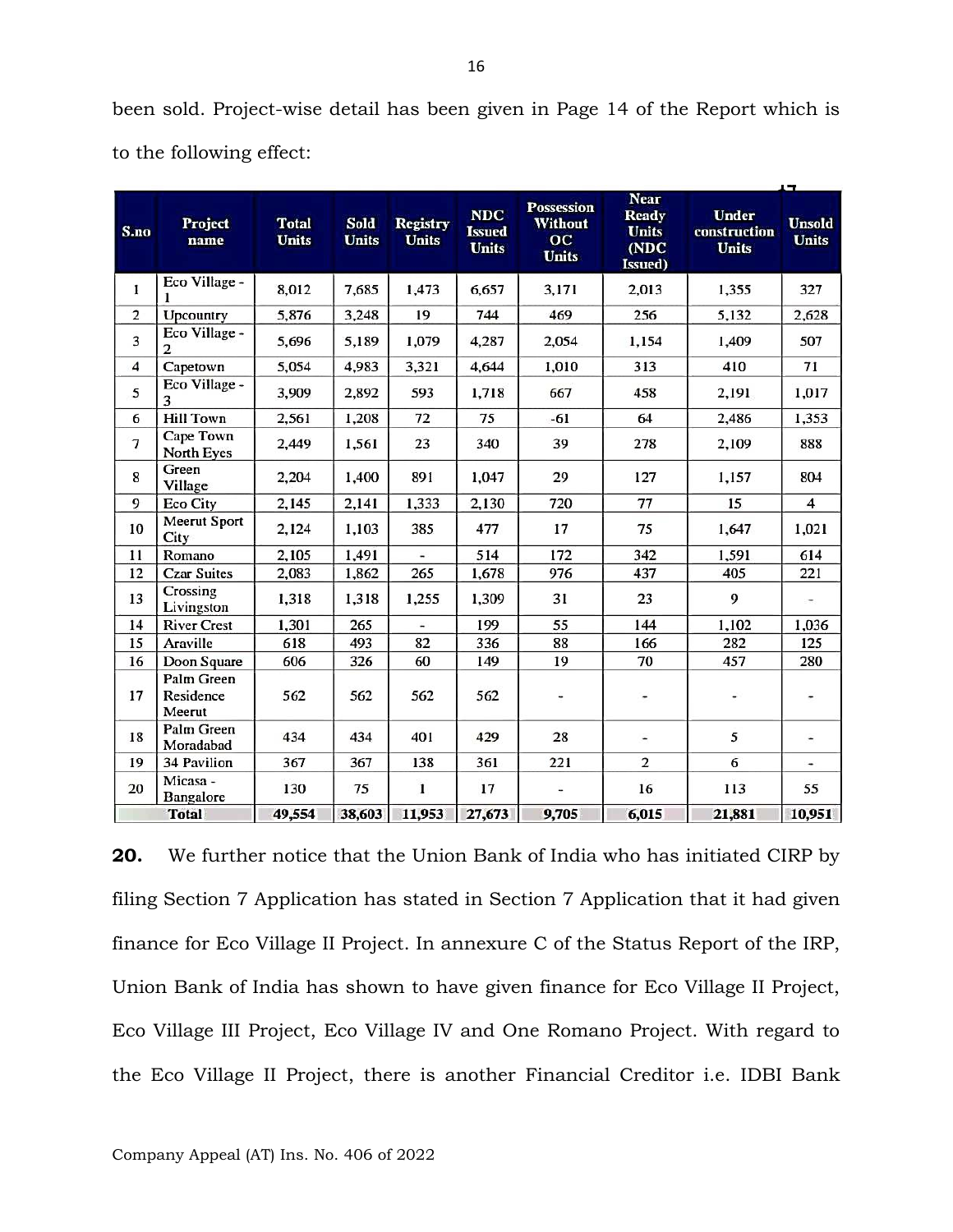who has filed Intervention Application as noted above. Large number of home buyers who has filed Intervention Application has prayed that CIRP be confined to Eco Village II Only. With regard to the other projects, the construction may be allowed to be completed so that home buyers may get their flats.

**21.** We are conscious of the fact that 'CIRP' has been initiated against the Corporate Debtor. 'CIRP' has commenced against all the projects of the Corporate Debtor. 'CIRP' encompasses all the assets of the Corporate Debtor including all Bank Accounts. The IRP has already been appointed and has taken steps by informing all concerned including Banks to add the name of IRP for operation of the Account. The Learned Counsel for the Appellant made submissions and also filed an I.A. No. 1468 of 2022 by which Resolution cum Settlement Proposal has been submitted by the Management with an object to carry out the construction of all the projects.

**22.** As noted above, the consequence of 'CIRP' is that all assets of the Corporate Debtor come in the control and management of the IRP. All bank accounts are to be operated with the counter signature of the IRP. No amount from any account can be withdrawn without the counter signature and permission of the IRP. IRP under the IBC has responsibility to run the Corporate Debtor as a going concern. Further when Promoters are ready to extend all cooperation with all its staffs and employees to the IRP, we see no reason for not to direct the IRP to proceed with construction of all the projects under the overall supervision and control of the IRP. We by an Interim Order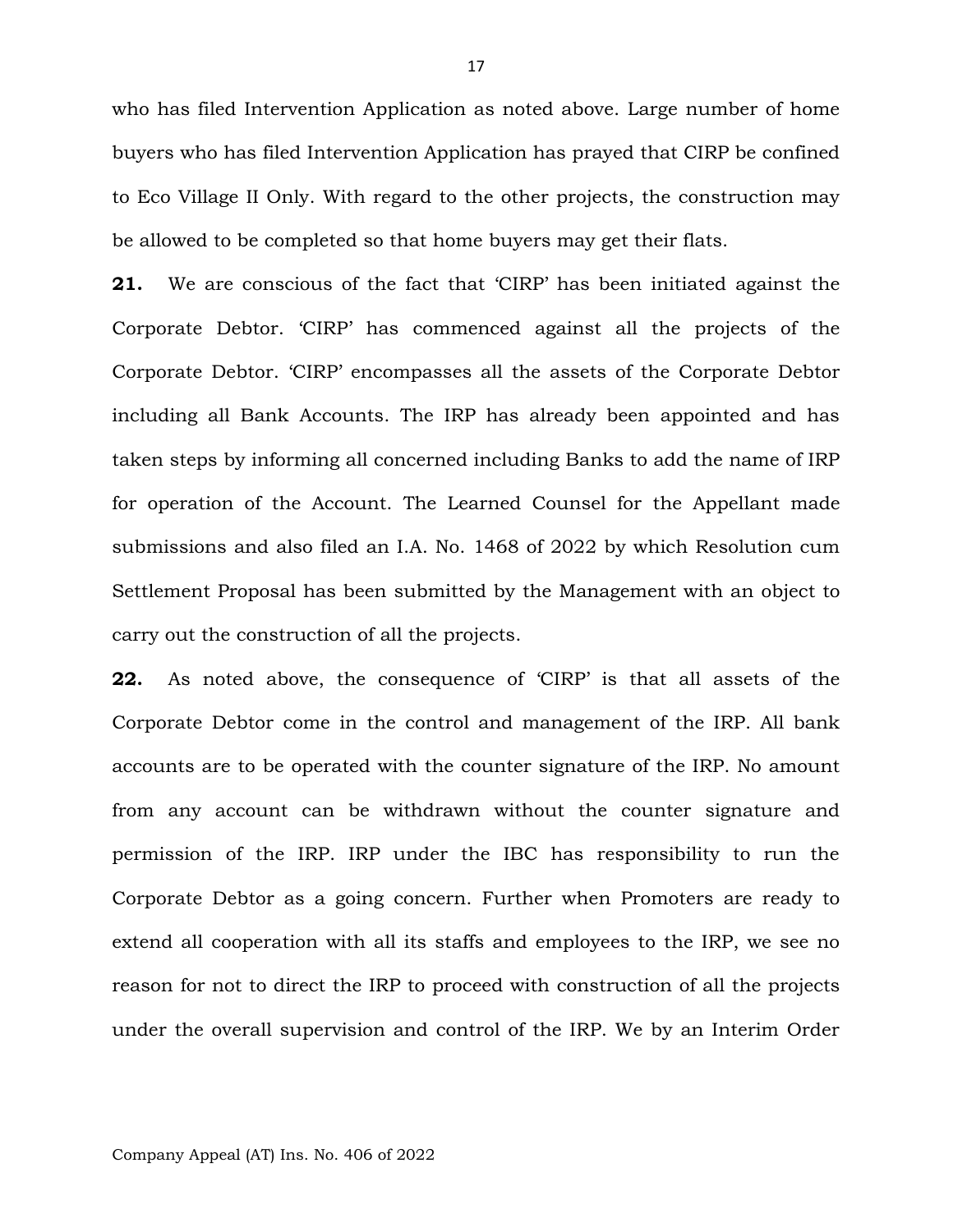dated 12th April, 2022 directed not to constitute the 'CoC' which Interim Order is continuing as on date.

**23.** In the facts of the present case and keeping in view the submissions raised by the Learned Counsel for the parties, we are of the view that in 'CIRP' Process, Project-Wise Resolution to be started as a test to find out the success of such Resolution. Keeping an eye regarding construction and completion of the projects, we at present, are of the view that Interim Order dated 12th April, 2022 staying the constitution of CoC be modified to the extent that CoC be constituted for the Eco Village II Project only with all Financial Creditors including Financial Creditors/Banks/Home Buyers. The Committee of Creditors of Eco Village II Project shall start process for Resolution of Eco Village II Project. The IRP shall separate the claims received with regard to the Eco Village II Project and prepare an 'Information Memorandum' accordingly and proceed for meeting of the CoC as per the Code. It is further directed that even for Eco Village II Project, the IRP shall carry the Project and continue the project as ongoing project by taking all assistance from the ex-management, employees, workmen etc. We however make it clear that other projects apart from the Eco Village II Project shall proceed as ongoing project basis under the overall supervision of the IRP. IRP in his report stated that with regard to the projects, there are separate accounts as per 'RERA' Guidelines. Detail account of all the inflow and outflow with regard to each project shall be separately maintained as per the 'RERA' Guidelines. 70% of the amount received with regard to the project shall be utilized for construction purpose only with regard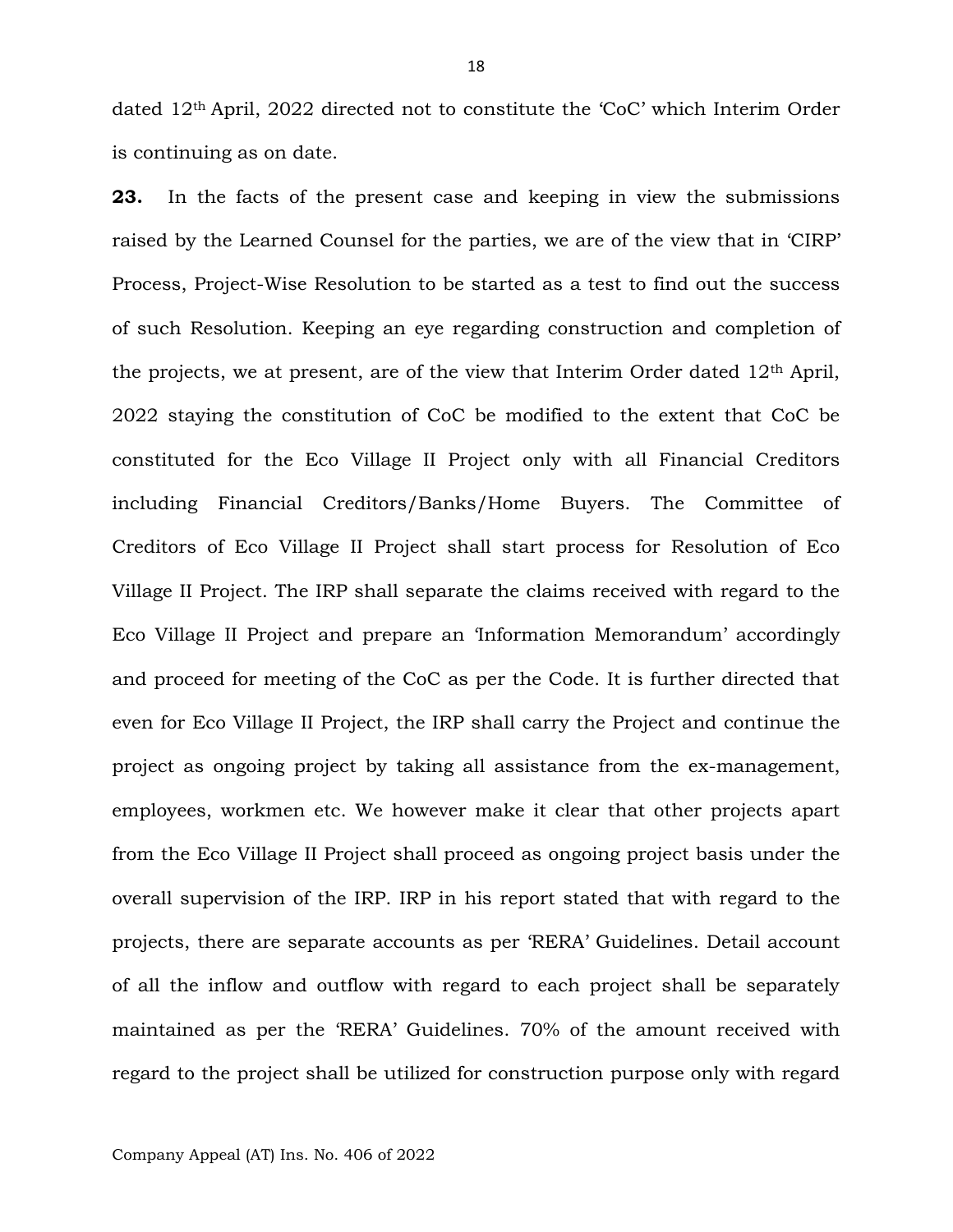to the disbursement of rest 30 % amount, we shall issue appropriate direction after receiving further Status Report and after hearing all concern subsequently.

**24.** The Promoters of the Corporate Debtor has submitted that they shall arrange for Interim Finance to support the ongoing construction of the different projects by arranging finances as submitted in their Settlement cum Resolution Plan. Annexure 3 to the I.A. No. 1468 of 2022, with an object to complete the projects and clear the outstanding of all Financial Institutions including the Financial Creditors on the basis of 100% ledger balance and also payment to the Operational Creditor. The pendency of this proceeding shall in no manner hinder the Appellant to approach the Financial Creditors for entering into Settlement with the Financial Creditors. With regard to the disbursement to the Financial Creditors, out of 30% of the amount, we shall issue necessary direction after receiving the status report and receiving the progress of the projects.

**25.** In view of the foregoing discussions, we issue following Interim Directions:

- i. The Interim Order dated 12<sup>th</sup> April, 2022 continuing as on date is modified to the extent that IRP may constitute the CoC with regard to the Project Eco Village II only.
- ii. After constitution of CoC of Eco Village II Project, the IRP shall proceed to complete the construction of the project with the assistance of the exmanagement, its employees and workmen.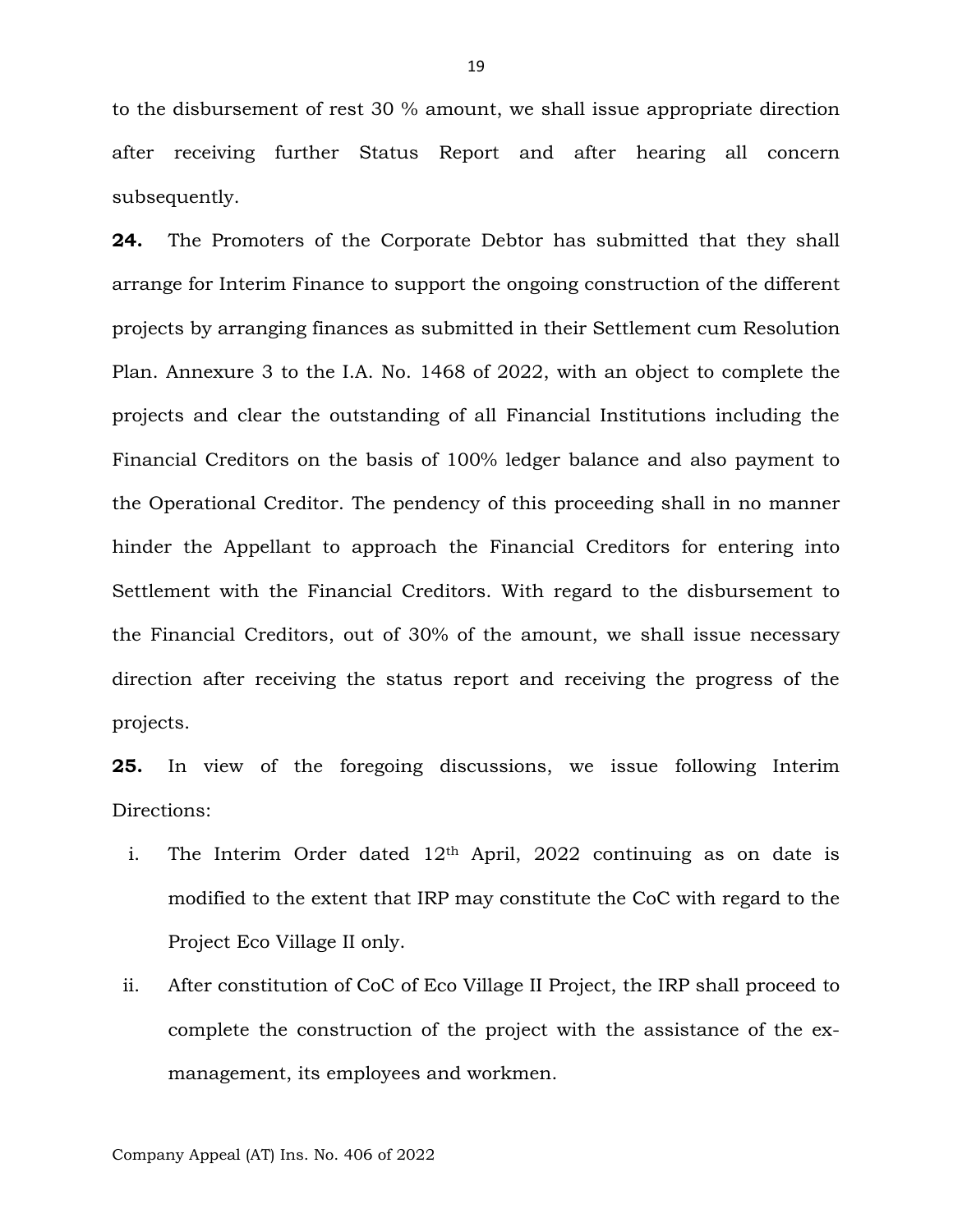- iii. With regard to the Eco Village II Project, the IRP shall proceed with the completion of the project, Resolution and shall be free to prepare Information Memorandum, issue Form –G, invite Resolution Plan however no Resolution Plan be put for voting without the leave of the Court.
- iv. All receivables with regard to the Eco Village II Project, shall be kept in the separate account, earmarked account and detail accounts of inflow and outflow shall be maintained by the IRP.
- v. That all other projects of the Corporate Debtor apart from Eco Village II Project shall be kept as ongoing project. The Construction of all other projects shall continue with overall supervision of the IRP with the assistance of the ex-management and its employees and workmen.
- vi. The promoter shall infuse the funds as arranged by it in different projects which shall be treated as Interim Finance regarding which detail account shall be maintained by the IRP.
- vii. No account of Corporate Debtor shall be operated without the counter signature of the IRP. All expenses and payments in different projects, shall be only with the approval of the IRP. All receivables in different projects shall be deposited in the account as per 'RERA' Guidelines and 70% of the amount shall be utilized for the construction purpose only. With regard to the disbursement of rest of the 30 %, appropriate direction shall be issued subsequently after receiving the status report and after hearing all concerns.